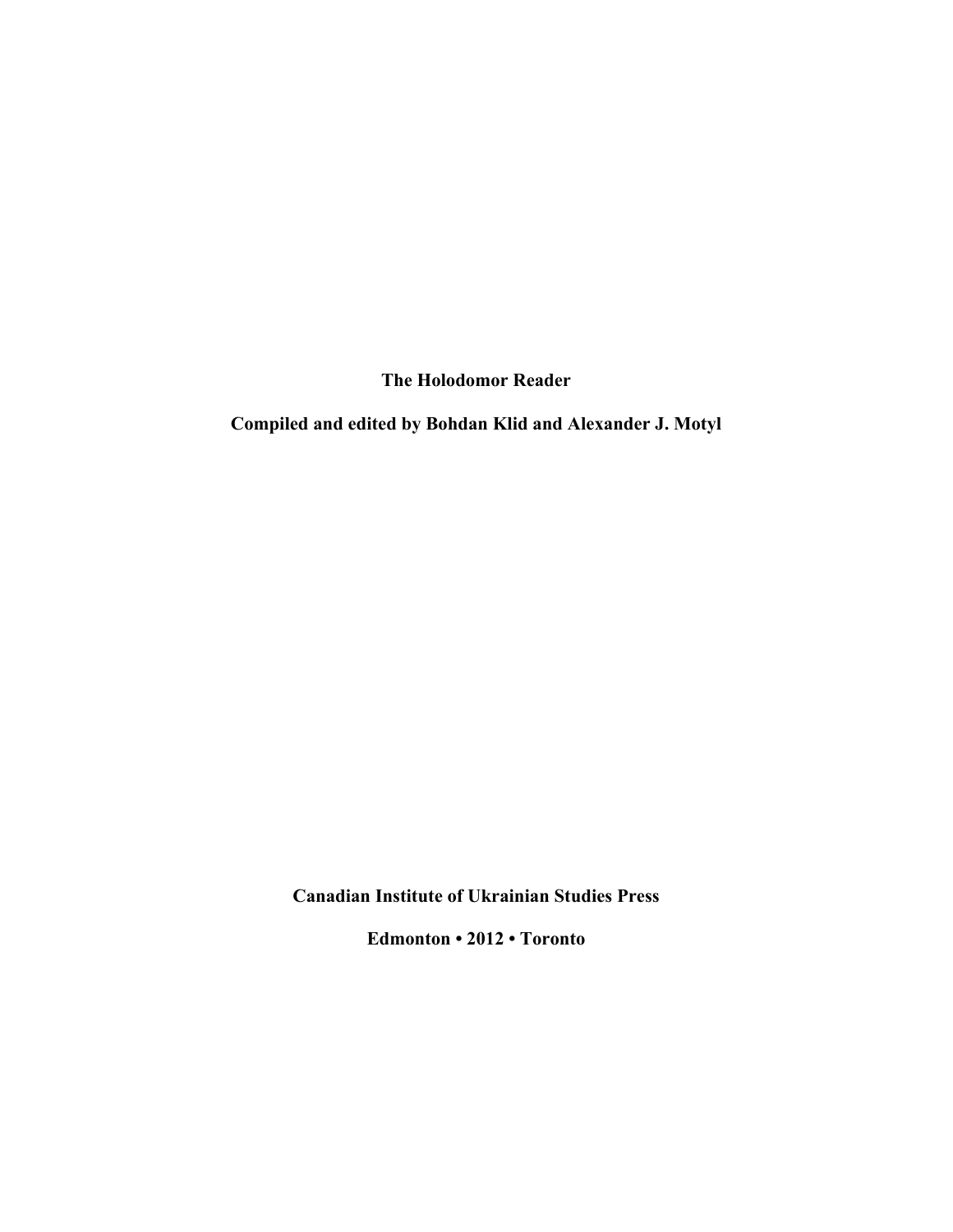**Copyright page**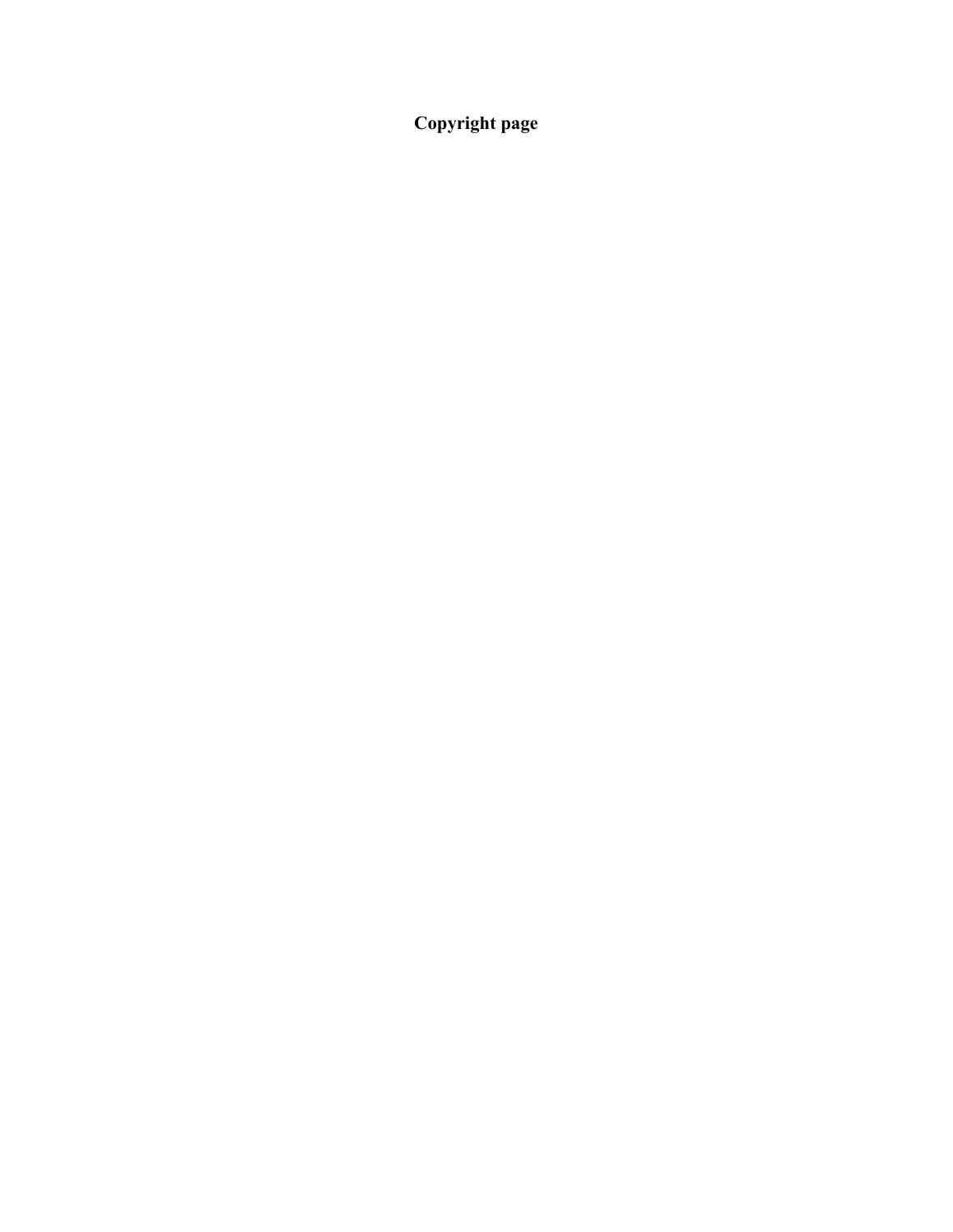## **List of Short Titles**

The following sources, which occur repeatedly in this *Reader*, are cited by short title in the Table of Contents and in the text:

1. *XVII s"ezd Vsesoiuznoi Kommunisticheskoi partii (b)* (1934)

*XVII s"ezd Vsesoiuznoi Kommunisticheskoi partii (b) 26 ianvaria – 10 fevralia 1934 g. Stenograficheskii otchet* (The Seventeenth Congress of the All-Union Communist Party [Bolshevik], 26 January–10 February 1934. Stenographic Record) (Moscow: Partizdat, 1934)

2. *The Black Deeds of the Kremlin: A White Book* (1953–55)

*The Black Deeds of the Kremlin: A White Book*, ed. S. O. Pidhainy, 2 vols. Vol. 1. Toronto: Ukrainian Association of the Victims of Russian Communist Terror, 1953.

Vol. 2. Detroit: Democratic Organization of Ukrainians Formerly Persecuted by the Soviet Regime in U.S.A., 1955

3. *Famine in Ukraine* (1934)

*Famine in Ukraine* (New York: United Ukrainian Organizations of the United States, 1934)

4. *The Foreign Office and the Famine* (1988)

*The Foreign Office and the Famine: British Documents on Ukraine and the Great Famine of 1932–1933*, ed. Marco Carynnyk, Lubomyr Y. Luciuk and Bohdan S. Kordan (Kingston, Ontario, and Vestal, N.Y.: Limestone Press, 1988)

5. *The Great Famine in Ukraine, 1932–33* (1988)

*The Great Famine in Ukraine, 1932–33* (Toronto: Ukrainian Orthodox Brotherhood of St. Volodymyr, 1988)

6. *Holod 1932–1933 rokiv na Ukraïni* (1990)

*Holod 1932–1933 rokiv na Ukraïni: ochyma istorykiv, movoiu dokumentiv* (The Famine of 1932–33 in Ukraine through the Eyes of Historians and in the Language of Documents), comp. R. Ia. Pyrih et al. (Kyiv: Vydavnytstvo politychnoï literatury Ukraïny, 1990)

7. *Holod-henotsyd 1932–1933 rokiv v Ukraïni* (2005)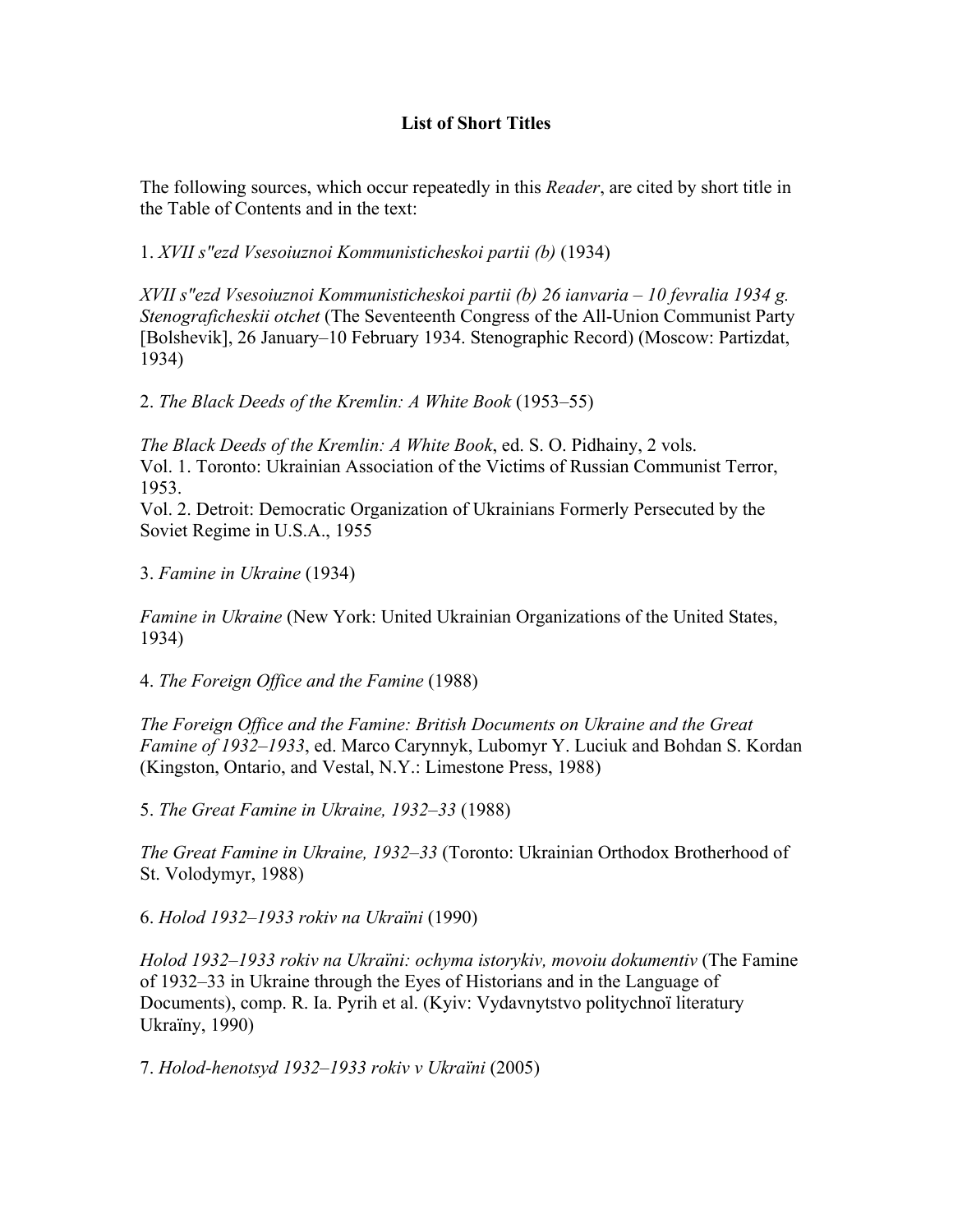*Holod-henotsyd 1932–1933 rokiv v Ukraïni* (The Famine-Genocide of 1932–33 in Ukraine), ed. Yurii Shapoval ([Kingston, Ontario]: Kashtan Press, 2005)

8. *Hołodomor 1932–1933* (2008)

*Hołodomor 1932–1933: Wielki Głód na Ukrainie w dokumentach polskiej dyplomacji i wywiadu* (Holodomor 1932–33: The Great Famine in Ukraine in Documents of the Polish Diplomatic and Intelligence Services), comp. and ed. Jan Jacek Bruski (Warsaw: Polski Instytut Spraw Międzynarodowych, 2008)

9. *Holodomor 1932–1933 rokiv v Ukraïni* (2007)

*Holodomor 1932–1933 rokiv v Ukraïni: dokumenty i materialy* (The Holodomor of 1932–33 in Ukraine: Documents and Materials), comp. Ruslan Pyrih (Kyiv: Vydavnychyi dim "Kyievo-Mohylians'ka Akademiia," 2007)

10. *Holodomor of 1932–33 in Ukraine* (2008)

*Holodomor of 1932–33 in Ukraine:Documents and Materials*, comp. Ruslan Pyrih, trans. Stephen Bandera (Kyiv: Kyiv Mohyla Academy Publishing House, 2008) Documents excerpted from this source have been checked against the original texts, and the translations have been slightly revised in almost every selection.

11. *Holodomor v Ukraïni 1932–1933 rokiv* (2008)

*Holodomor v Ukraïni 1932–1933 rokiv za dokumentamy politychnoho arkhivu Ministerstva zakordonnykh sprav Federatyvnoï Respubliky Nimechchyna* (The Holodomor in Ukraine in 1932–33 in Documents of the Political Archive of the Ministry of Foreign Affairs of the Federal Republic of Germany), ed. A. I. Kudriachenko (Kyiv: Natsional'nyi instytut stratehichnykh doslidzhen', 2008)

12. *Investigation of the Ukrainian Famine*, *1932–1933* (1988)

*Investigation of the Ukrainian Famine*, *1932–1933. Report to Congress* (Washington, D.C.: United States Government Printing Office, 1988)

13. *Komandyry velykoho holodu* (2001)

*Komandyry velykoho holodu. Poïzdka V. Molotova i L. Kahanovycha v Ukraïnu ta na Pivnichnyi Kavkaz* (Commanders of the Great Famine: The Journey of Viacheslav Molotov and Lazar Kaganovich to Ukraine and the North Caucasus), ed. Valerii Vasyliev and Yurii Shapoval (Kyiv: Heneza, 2001)

14. *Narodna viina* (2011)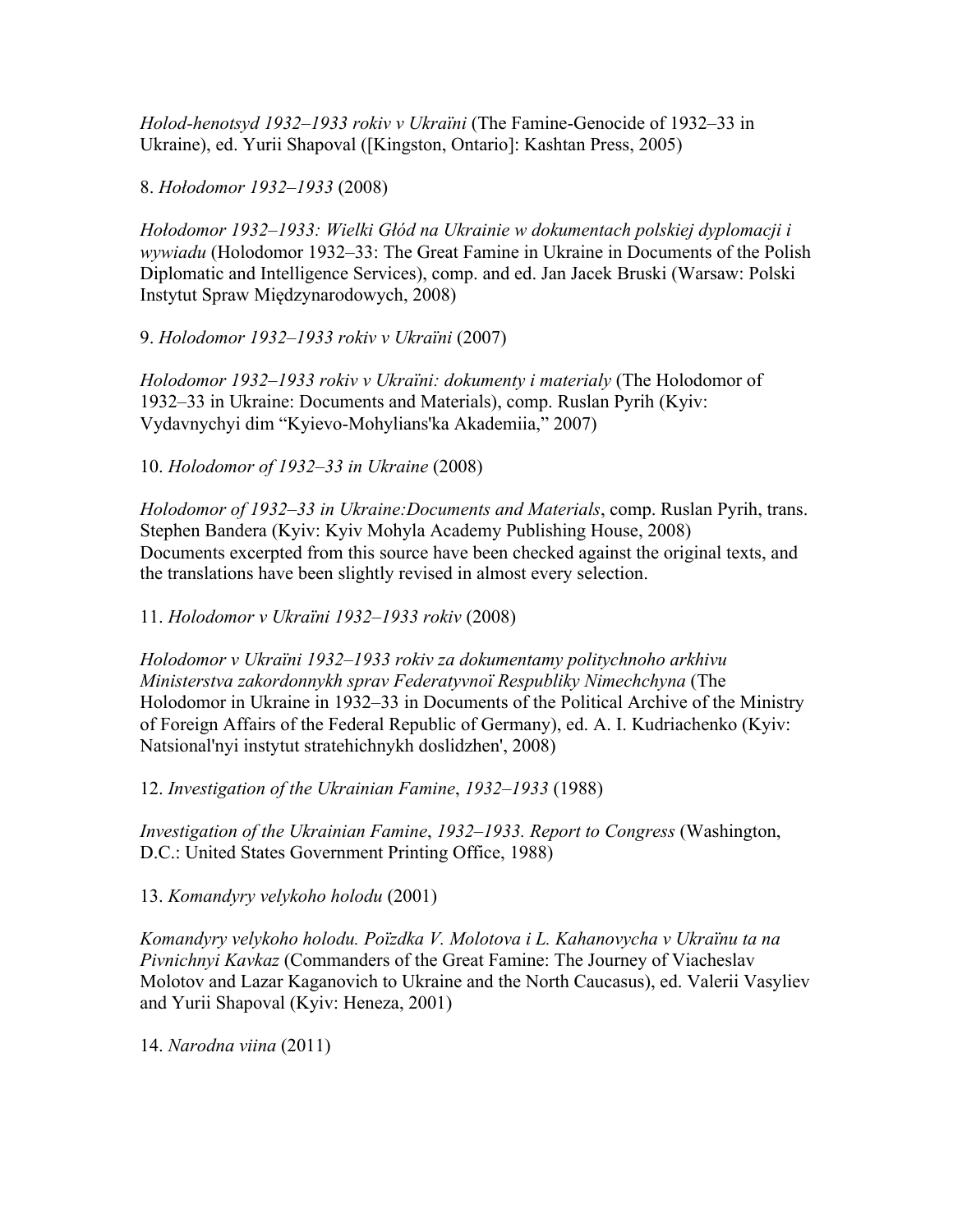Roman Krutsyk, *Narodna viina. Putivnyk do ekspozytsiï* (The People's War: A Guide to the Exhibition) (Kyiv: Ukraïns'ka vydavnycha spilka, 2011)

## 15. *Natsiia v borot'bi za svoie isnuvannia* (1985)

Mykhailo H. Marunchak, *Natsiia v borot'bi za svoie isnuvannia 1932 i 1933 v Ukraïni i diiaspori* (The Nation in the Struggle for Its Existence in 1932 and 1933 in Ukraine and in the Diaspora) (Winnipeg: Ukrainian Academy of Arts and Sciences in Canada, 1985)

16. *Pomór w "Raju Bolszewickim"* (2009)

*Pomór w "Raju Bolszewickim": Głód na Ukrainie w latach 1932–33 w świetle polskich dokumentów dyplomatycznych i dokumentów wywiadu* (The Plague in the "Bolshevik Paradise": Famine in Ukraine in the Years 1932–33 in Light of Polish Diplomatic and Intelligence Service Documents), ed. Robert Kusznierz (Toruń: Adam Marszałek, 2009)

17. *Rozsekrechena pam'iat'* (2007)

*Rozsekrechena pam'iat'. Holodomor 1932–1933 rokiv v Ukraïni v dokumentakh GPU-NKVD* (Declassified Memory: The Holodomor of 1932–33 in Ukraine in Documents of the GPU-NKVD), comp. Valentyna Borysenko, Vasyl Danylenko, Serhii Kokin, Olesia Stasiuk, and Yurii Shapoval (Kyiv: Stylos, 2007)

18. *Second Interim Report* (1988)

*Second Interim Report of Meetings and Hearings of and before the Commission on the Ukraine Famine Held in 1987* (Washington, D.C.: United States Government Printing Office, 1988)

19. *Soviet Ukraine Today* (1934)

*Soviet Ukraine Today* (Moscow and Leningrad: Co-operative Publishing Society of Foreign Workers in the USSR, 1934)

20. *The Stalin-Kaganovich Correspondence 1931–36* (2003)

*The Stalin-Kaganovich Correspondence 1931-36*, comp. and ed. R. W. Davies, Oleg V. Khlevniuk, E. A. Rees, Liudmila P. Kosheleva, and Larisa A. Rogovaya. Russian documents translated by Steven Shabad (New Haven and London: Yale University Press, 2003)

21. *Tragediia sovetskoi derevni* (2001)

*Tragediia sovetskoi derevni. Kollektivizatsiia i raskulachivanie. Dokumenty i materialy.*  Vol. 3, *Konets 1930–1933* (The Tragedy of the Soviet Village. Collectivization and Dekulakization. Documents and Materials. Vol. 3, Late 1930*–*1933), ed. I. Zelenin et al. (Moscow: Rosspen, 2001)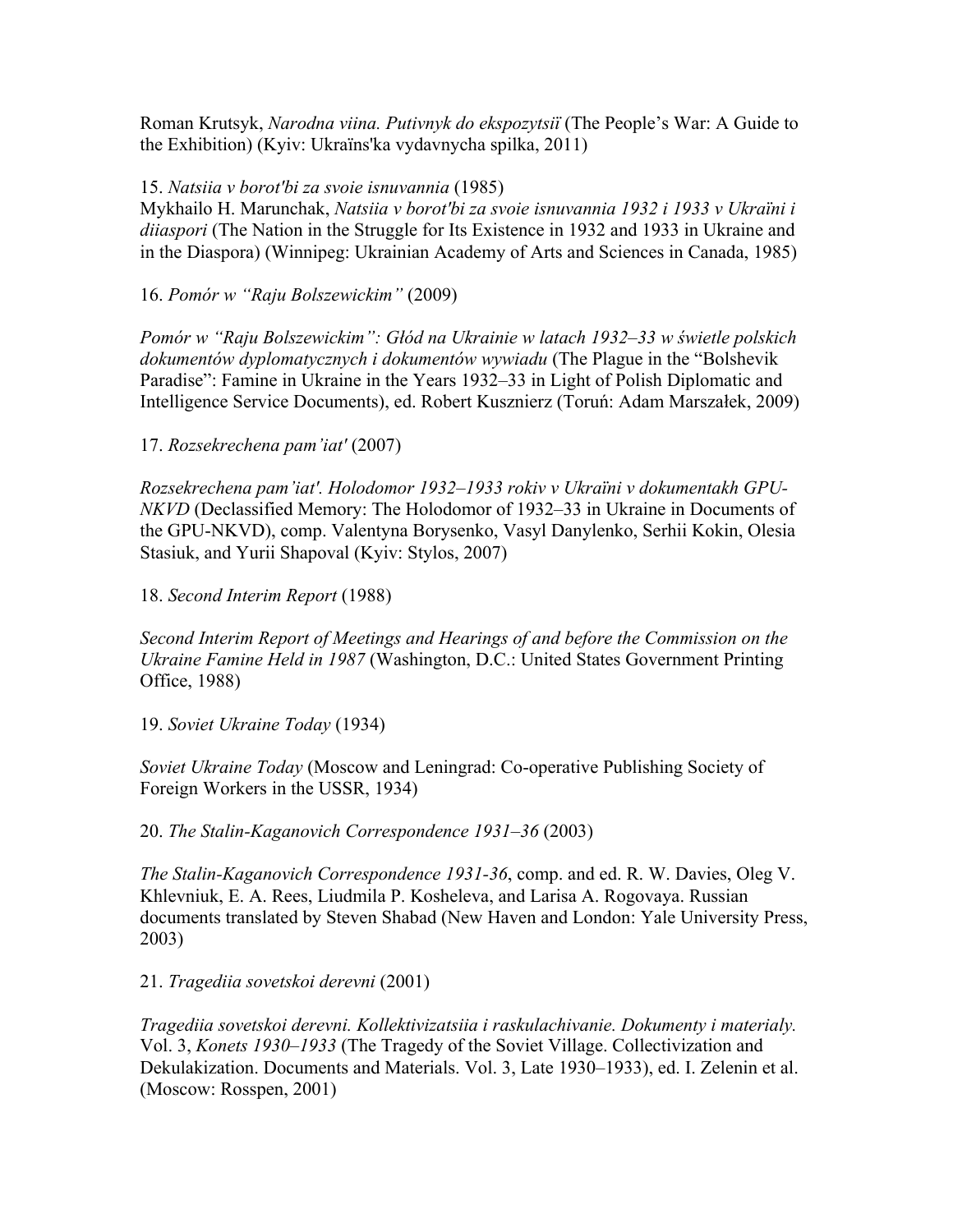## 22. *We'll Meet Again in Heaven* (2001)

*We'll Meet Again in Heaven: Germans in the Soviet Union Write Their Dakota Relatives, 1925–1937*. Translated, edited, and with an introduction by Ronald J. Vossler (Fargo, N.D.: Germans from Russia Heritage Collection, North Dakota State University Libraries, 2001)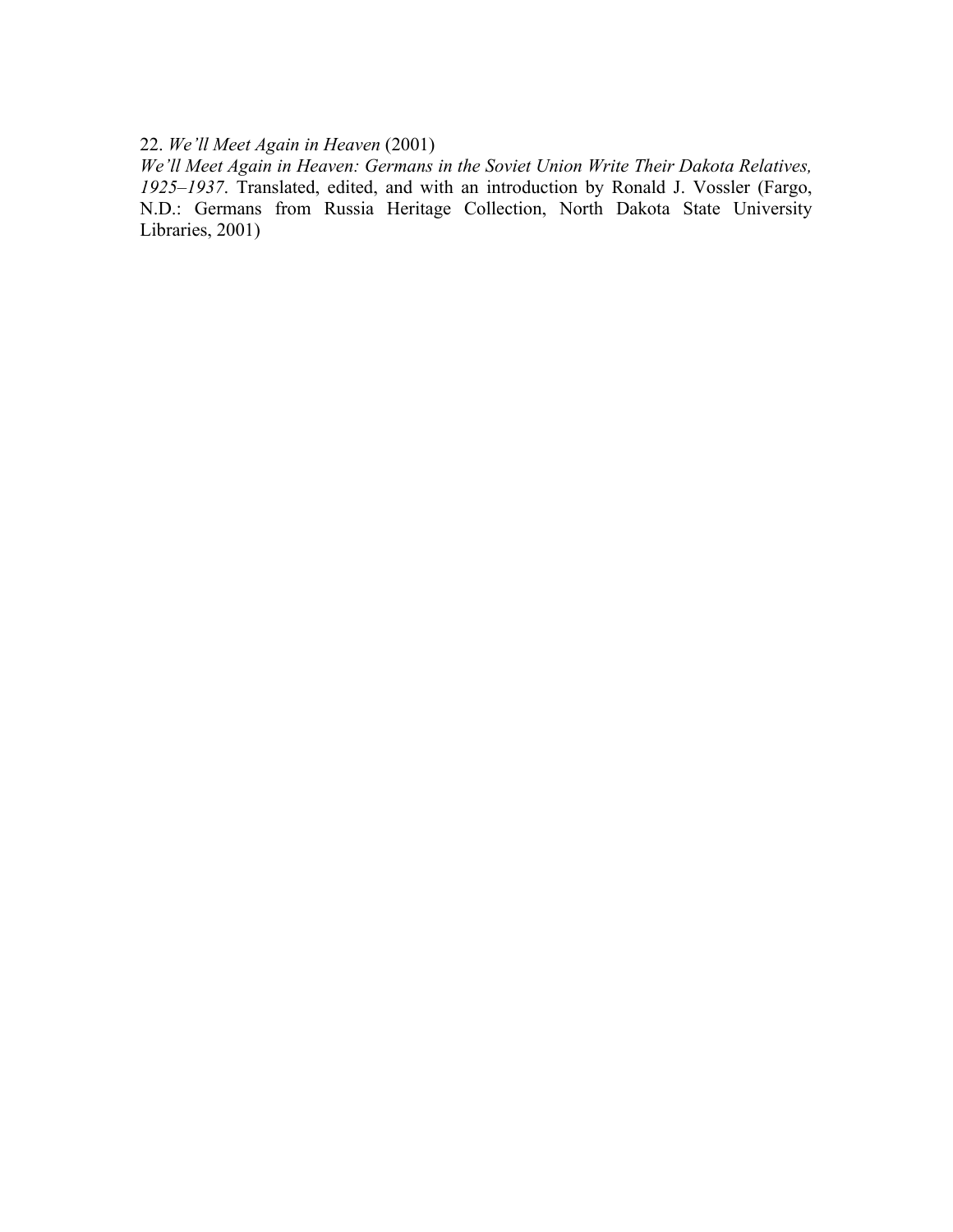#### **Table of Contents**

#### **List of Short Titles**

## **Introduction. Bohdan Klid and Alexander J. Motyl**

#### **Note on Transliteration**

#### **Acronyms, Abbreviations, and Terms**

## **1) SCHOLARSHIP**

- James E. Mace, "Famine and Nationalism in Soviet Ukraine," *Problems of Communism* 33 (May–June 1984). Excerpts, pp. 44–49.
- Robert Conquest, *The Harvest of Sorrow: Soviet Collectivization and the Terror-Famine* (New York and Oxford: Oxford University Press, 1986). Excerpts, pp. 217–24.
- Terry Martin, *The Affirmative Action Empire: Nations and Nationalism in the Soviet Union, 1923–1939* (Ithaca and London: Cornell University Press, 2001). Excerpts, pp. 302–8.
- Liudmyla Hrynevych, "Stalins'ka 'revoliutsiia zhory' ta holod 1933 r. iak faktory polityzatsiï ukraïns'koï spil'noty" (Stalin's "Revolution from Above" and the Famine of 1933 as Factors in the Politicization of Ukrainian Society), *Ukraïns'kyi istorychnyi zhurnal* (Ukrainian Historical Journal), 2003, no. 5. Excerpts, pp. 50– 53, 56–63. Translated by Maksym Motorenko and Bohdan Klid.
- R. W. Davies and Stephen G. Wheatcroft, *The Years of Hunger: Soviet Agriculture, 1931–1933* (New York: Palgrave Macmillan, 2004). Excerpts, pp. 431–36, 439–41.
- Andrea Graziosi, "The Soviet 1931–1933 Famines and the Ukrainian Holodomor: Is a New Interpretation Possible, and What Would Its Consequences Be?" *Harvard Ukrainian Studies* 27 (2004–5): 97–115. Excerpts.
- Stanislav Kulchytsky, "Why Did Stalin Exterminate the Ukrainians? Comprehending the Holodomor. The Position of Soviet Historians." *The Day Weekly Digest* (Kyiv), nos. 35 and 37, 8 and 22 November 2005. Online at http://www.day.kiev.ua/152116; http://www.day.kiev.ua/153028/.
- Yurii Shapoval, "Understanding the Causes and Consequences of the Famine-Genocide of 1932–1933 in Ukraine: The Significance of Newly Discovered Archival Documents." Originally published in *Famine in Ukraine, 1932–1933: Genocide by Other Means*, ed. Taras Hunczak and Roman Serbyn (New York: Shevchenko Scientific Society, USA, 2007), pp. 84–97; revised text online at http://faminegenocide.com/print/resources/shapoval.htm. Excerpts.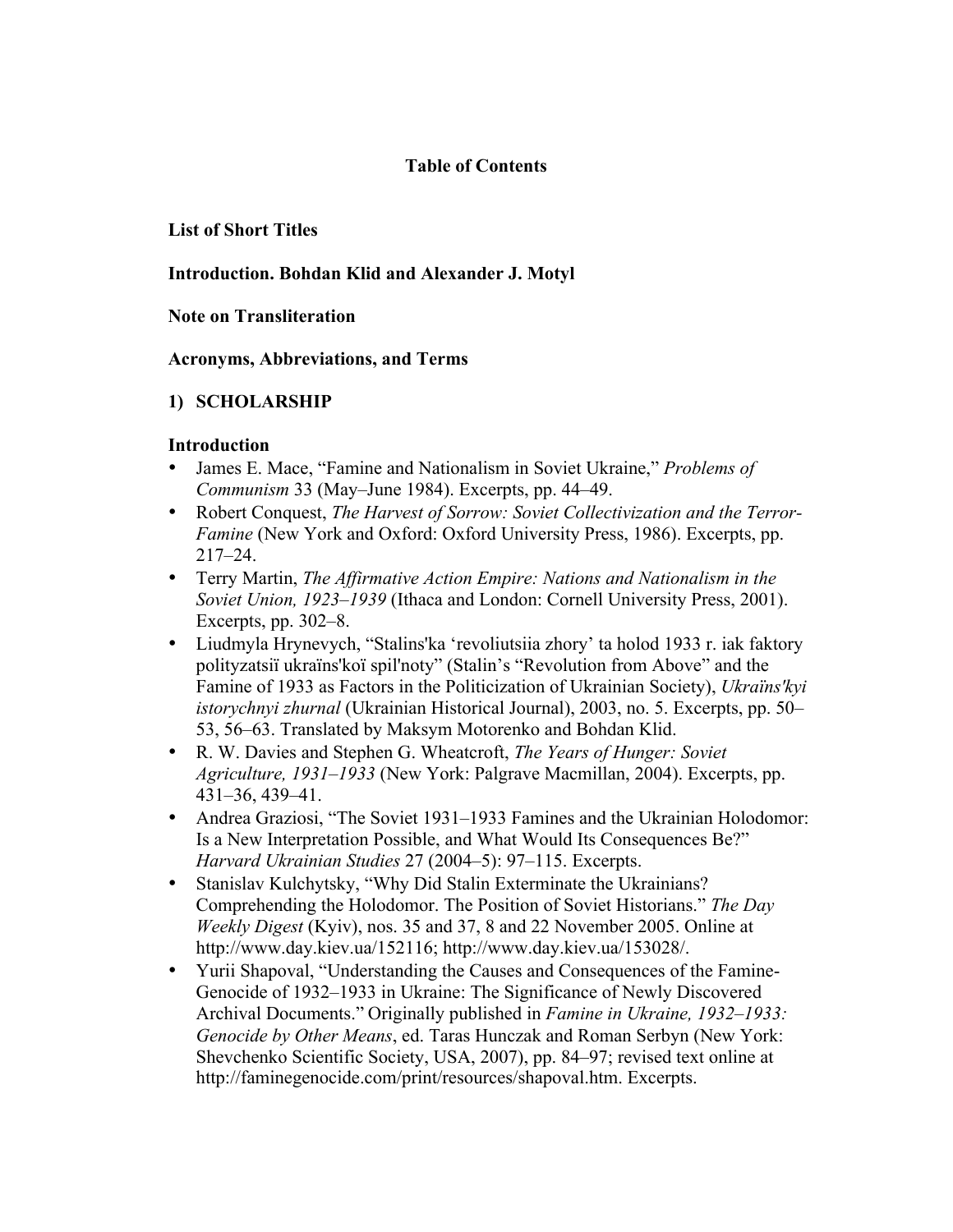- Nicolas Werth, "The Great Ukrainian Famine of 1932–33," in *Online Encyclopedia of Mass Violence*, 18 April 2008. Online at http://www.massviolence.org/The-1932-1933-Great-Famine-in-Ukraine. Excerpts.
- Viktor Kondrashin, "Hunger in 1932–1933—A Tragedy of the Peoples of the USSR," *Holodomor Studies* 1, no. 2 (2009): 16–21. Excerpts.
- David R. Marples, *Holodomor: Causes of the 1932–1933 Famine in Ukraine* (Saskatoon: Heritage Press, 2011). Excerpts, pp. 95–98, 100–104.
- Jacques Vallin, France Meslé, Serguei Adamets, and Serhiy Pyrozhkov, "The Great Famine: Population Losses in Ukraine," in *Holodomor: Reflections on the Great Famine of 1932–1933 in Soviet Ukraine*, ed. Lubomyr Y. Luciuk with the assistance of Lisa Grekul (Kingston, Ontario, Canada: Kashtan Press, 2008). Excerpts, pp. 35–46.
- Oleh Wolowyna, "The Famine-Genocide of 1932–33: Estimation of Losses and Demographic Impact." Originally published under the title "Demographic Dimensions of the 1932–33 Famine in Ukraine" in *Famine in Ukraine, 1932– 1933: Genocide by Other Means*, ed. Taras Hunczak and Roman Serbyn (New York: Shevchenko Scientific Society, USA, 2007), pp. 98–114. Text revised for this publication.

## **2) LEGAL ASSESSMENTS, FINDINGS, AND RESOLUTIONS**

- Convention on the Prevention and Punishment of the Crime of Genocide. Adopted by Resolution 260 (III) A of the United Nations General Assembly on 9 December 1948.
- "Findings," in Commission on the Ukraine Famine, *Investigation of the Ukrainian Famine*, *1932–1933* (1988), pp. vi–viii.
- International Commission of Inquiry into the 1932–33 Famine in Ukraine, *Final Report* (Stockholm: International Commission of Inquiry into the 1932–33 Famine in Ukraine, 1990). The Stockholm Institute of Public and International Law, no. 109. Excerpts, pp. 38–43.
- "Resolution of the Verkhovna Rada of Ukraine no. 789–IV of 15 May 2003 on the Appeal to the Ukrainian People from Participants in the Special Session of the Verkhovna Rada of Ukraine on 14 May 2003 to Honor the Memory of the Victims of the Holodomor of 1932–1993," *Vidomosti Verkhovnoï Rady Ukraïny* (News of the Verkhovna Rada of Ukraine, Kyiv) 2003, no. 30, p. 262. English translation online at http://www.artukraine.com/famineart/ukr\_speaks.htm, amended by Bohdan Klid.
- "Joint Statement on the Great Famine of 1932–33 in Ukraine (Holodomor) on Monday, November 10, 2003 at the United Nations in New York. By the delegations of: Azerbaijan, Bangladesh, Belarus, Benin, Bosnia and Herzegovina, Canada, Egypt, Georgia, Guatemala, Jamaica, Kazakhstan, Mongolia, Nauru, Pakistan, Qatar, The Republic of Moldova, The Russian Federation, Saudi Arabia, The Sudan, The Syrian Arab Republic, Tajikistan, Timor-Leste, Ukraine, The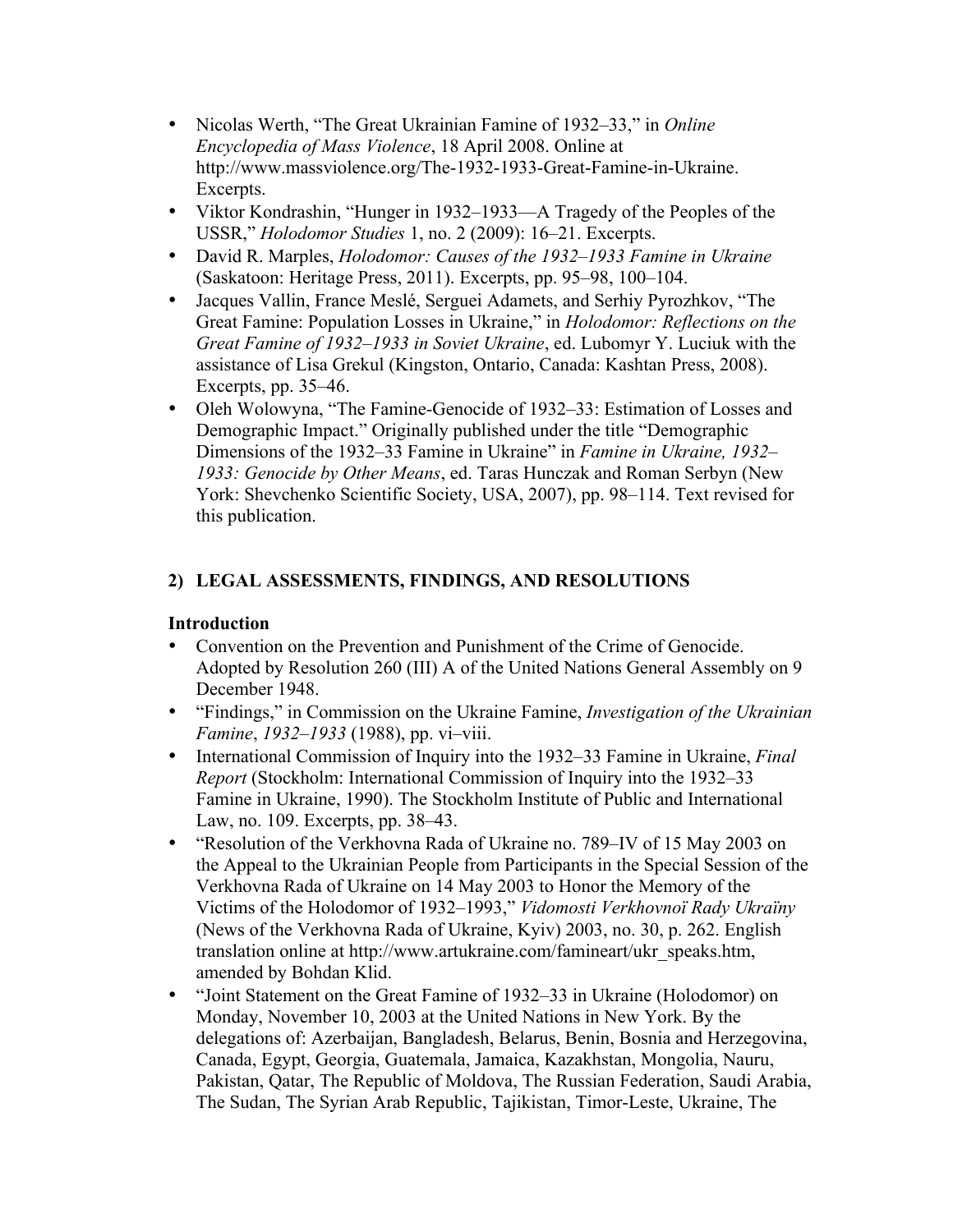United Arab Emirates, and The United States of America on the seventieth anniversary of the Great Famine of 1932–33 in Ukraine (Holodomor)." Online at http://www.un.int/ukraine/Ukr-UN/Holodomor/NO360402.pdf.

- Law of Ukraine "On the Holodomor of 1932–33 in Ukraine" no. 376–V of 28 November 2006, *Vidomosti Verkhovnoï Rady Ukraïny* (News of the Verkhovna Rada of Ukraine) 2006, no. 50, p. 504. Unofficial translation online at http://www.ukremb/canada/en/26651.htm, amended by Bohdan Klid.
- State Duma of the Federal Assembly of the Russian Federation, Fifth Convocation. Declaration of 2 April 2008 "In Memory of the Victims of the Famine of the [19]30s on the Territory of the USSR." Online at http://ntc.duma.gov.ru/bpa/searchrun.phtml?idb=1&ogu1=&nm=262- 5+%C3%C4&sort=1. Translated by Bohdan Klid.
- Commemorating the victims of the Great Famine (*Holodomor*) in the former USSR. Resolution 1723 of the Parliamentary Assembly of the Council of Europe. Adopted on 28 April 2010. Online at http://assembly.coe.int/Mainf.asp?link=/Documents/AdoptedText/ta10/ERES172 3.htm.
- Raphael Lemkin, "Soviet Genocide in Ukraine," *Journal of International Criminal Justice* 7 (2009): 123–30. Excerpts.
- Roman Serbyn, "The Ukrainian Famine of 1932–1933 and the United Nations Convention on Genocide," in *Famine in Ukraine 1932–1933: Genocide by Other Means*, ed. Taras Hunczak and Roman Serbyn (New York: Shevchenko Scientific Society, USA, 2007). Excerpts, pp. 34–35, 37–44. Online at http://www.holodomorsurvivors.ca/Roman%20Serbyn.html.
- Volodymyr Vasylenko, *The Ukrainian Holodomor of 1932–33 as a Crime of Genocide: A Legal Assessment* (Kyiv: Olena Teliha Publishing House, 2009). Excerpts, pp. 5–8, 10–15, 39–44.
- Yevhen Zakharov, "Pravova kvalifikatsiia Holodomoru 1932–1933 rokiv v Ukraïni ta na Kubani iak zlochynu proty liudianosti ta henotsydu" (Opinion: Legal Classification of the Holodomor of 1932–33 in Ukraine and in the Kuban as a Crime against Humanity and Genocide"). Online at http://khpg.org.ua/en/index.php?id=1221299499. Translated by the Kharkiv Human Rights Protection Group and Alexander J. Motyl.

# **3) EYEWITNESS ACCOUNTS AND MEMOIRS**

- Carveth Wells, *Kapoot: The Narrative of a Journey from Leningrad to Mount Ararat in Search of Noah's Ark* (New York: Robert M. McBride and Company, 1933). Excerpts, pp. 113–16, 120–22.
- [Reuters], "Famine in Russia. Englishman's Story. What He Saw on a Walking Tour," *Manchester Guardian*, 30 March 1933. Online at http://colley.co.uk/garethjones/soviet\_articles/walking\_tour.htm.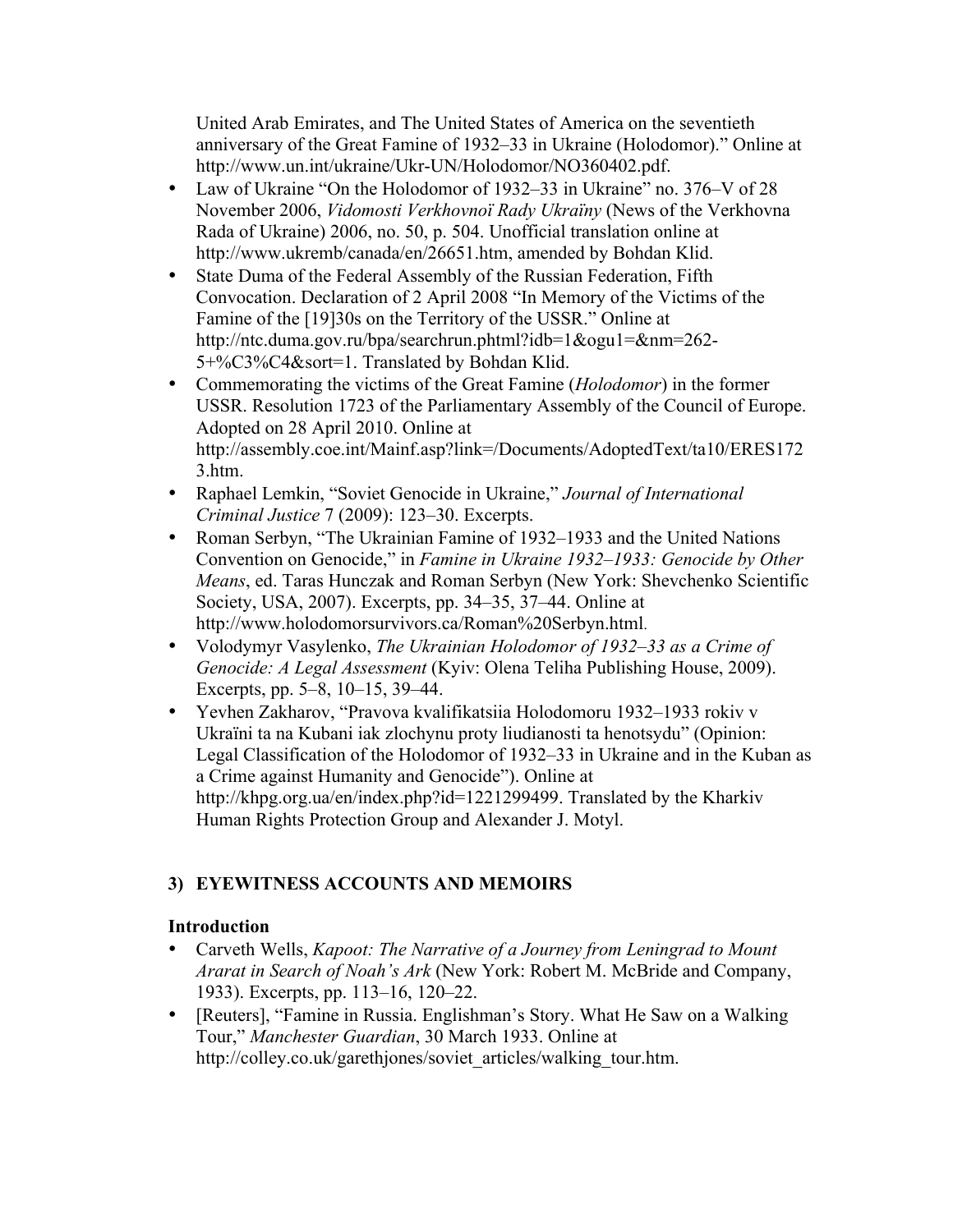- Walter Duranty, "Russians Hungry, But Not Starving." *New York Times*, 31 March 1933. Online at http://colley.co.uk/garethjones/soviet\_articles/russians\_hungry\_not\_starving.htm.
- Gareth Jones, "Reds Let Peasants Starve. Famine Found Even in Large City in Ukraine," *New York American / Los Angeles Examiner* (and other Hearst syndicated papers), 14 January 1935. Online at http://colley.co.uk/garethjones/soviet\_articles/hearst3.htm.
- Malcolm Muggeridge, "The Soviet's War on the Peasants," *Fortnightly Review* (London) 39 (1933): Excerpts, pp. 558–61, 564.
- Stepan Baran, "Z nashoï tragediï za Zbruchem" (About Our Tragedy beyond the Zbruch), *Dilo* (Lviv), 21 May 1933, p. 1. Translated by Bohdan Klid.
- Suzanne Bertillon, "L'effroyable détresse des populations de l'Ukraine" (People of Ukraine in Terrible Distress), *Le Matin* (Paris), 29 August 1933, p. 1. Translated by Iryna Fedoriw.
- Suzanne Bertillon, "La Famine en Ukraine" (Famine in Ukraine), *Le Matin* (Paris), 30 August 1933, p. 1. Translated by Iryna Fedoriw.
- Harry Lang, "Seen and Heard in the Villages of the Ukraine," *Jewish Daily Forward* (New York), 27 December 1933. In *Holodomor Studies* 2, no. 2 (Summer-Autumn 2010): 218–19, 221–28. Excerpts. Translated by Moishe Dolman.
- Harry Lang, "A Trip to the Jewish *Kolkhozy* of Ukraine and White Russia," *Jewish Daily Forward* (New York), 30 December 1933. In *Holodomor Studies* 2, no. 2 (Summer-Autumn 2010): 229–40. Excerpts. Translated by Moishe Dolman.
- Harry Lang, "Writer Quotes Soviet Official: '6 Million Died of Hunger,'" *New York Evening Journal*, 15 April 1935, pp. 1–2. Excerpts.
- Harry Lang, "Red Soldiers Turn Bandit to Avenge Fate of Kin," *New York Evening Journal*, 16 April 1935, pp. 1–2.
- Harry Lang, "Street Bands in Kiev Steal Food from Starving Women," *New York Evening Journal*, 17 April 1935, pp. 1–2.
- Harry Lang, "Peasants in Russia Burn Wheat Fields in Hunger Revolt," *New York Evening Journal*, 20 April 1935, pp. 1–2. Excerpts.
- Harry Lang, "Soviets Seized Cash Sent by U.S. Kin to Starving Russians," *New York Evening Journal*, 23 April 1935, pp. 1–2. Excerpts.
- Whiting Williams, "My Journey Through Famine-Stricken Russia," *Answers* (London), 24 February 1934. Excerpts, pp. 16–17, 28.
- William Henry Chamberlin, *Russia's Iron Age* (London: Duckworth, 1935). Excerpts, pp. 82–89.
- Louis Fischer, *Soviet Journey* (New York: Harrison Smith and Robert Haas, 1935). Excerpts, pp. 170–72.
- Adam J. Tawdul, "10,000,000 Starved in Russia in Two Years, Soviet Admits," *New York American*, 18 August 1935, pp. 1–2. Excerpts, p. 2.
- Adam M. [*sic*] Tawdul, "Russia Warred on Own People," *New York American*, 19 August 1935, pp. 1–2. Excerpts.
- Adam J. Tawdul, "Soviet Traded Lives for Power, Says Ex-Aide," *New York American*, 20 August 1935, p. 4. Excerpts.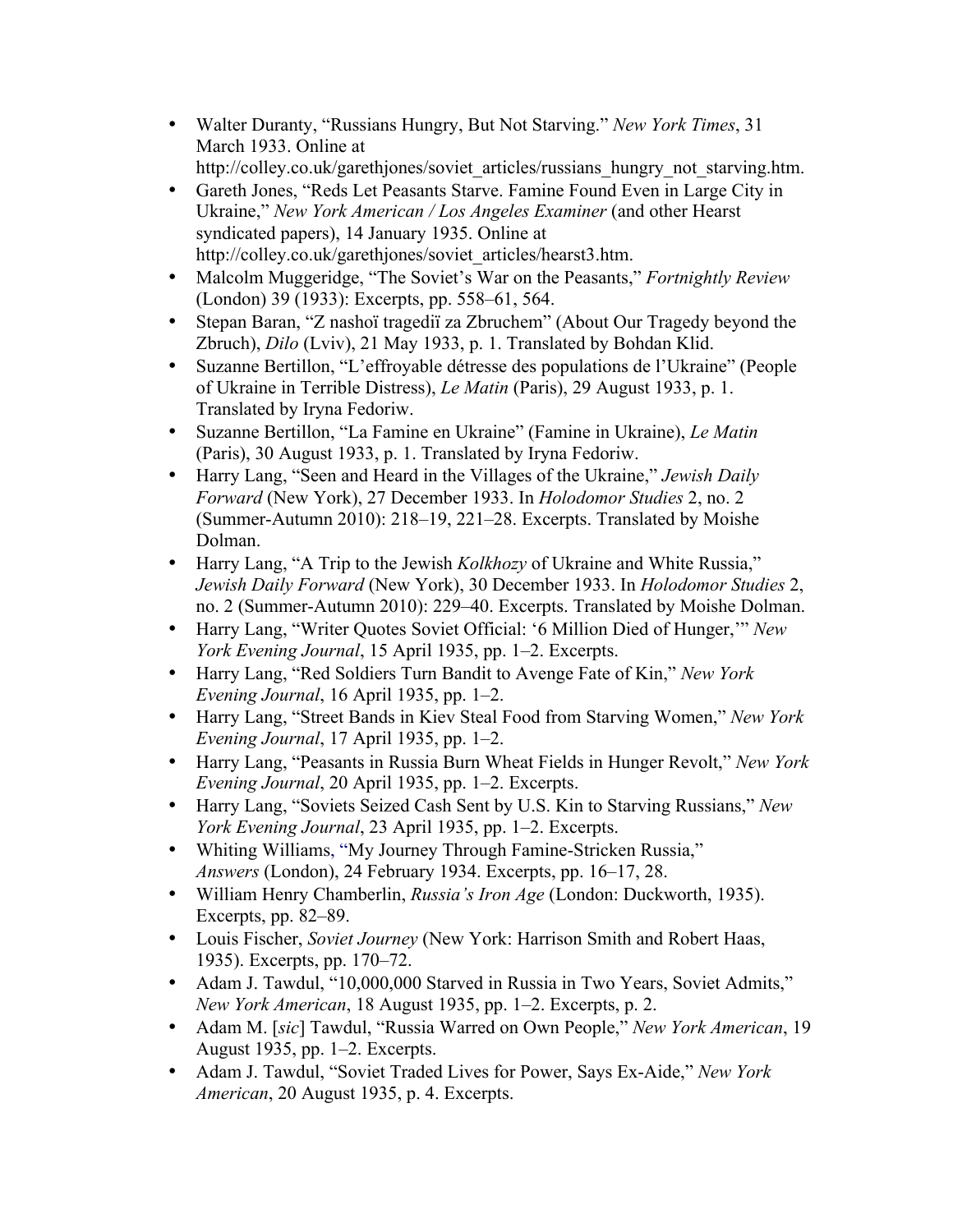- Adam J. Tawdul, "Official Murder in Soviet," *New York American*, 21 August 1935, p. 4. Excerpts.
- Ewald Ammende, *Human Life in Russia* (London: Allen and Unwin [1936]; repr. Cleveland: John T. Zubal, Inc., 1984). Excerpts, pp. 223–29, 231–32, 243–45, 252–56.
- Fred E. Beal, *Proletarian Journey: New England, Gastonia*, *Moscow* (New York: Hillman-Curl, Inc., 1937). Excerpts, pp. 305–7, 310–12.
- Eugene Lyons, *Assignment in Utopia* (New York: Harcourt, Brace and Co., 1937). Excerpts, pp. 572–75, 577–78.
- Freda Utley, *The Dream We Lost: Soviet Russia, Then and Now* (New York: John Day, 1940). Excerpts, pp. 50–57, 86–87.
- Victor Kravchenko, *I Chose Freedom: The Personal and Political Life of a Soviet Official* (New York: Charles Scribner's Sons, 1946). Excerpts, pp. 91–92, 111– 13, 118–19, 130.
- Arthur Koestler, *The Invisible Writing: An Autobiography* (New York: Macmillan, 1954). Excerpts, pp. 51, 55–56.
- Milena Rudnytska, "Borot'ba za pravdu pro velykyi holod" (The Struggle for Truth about the Great Famine), in idem, *Statti, lysty, dokumenty* (Articles, Letters, Documents) (Lviv: [Misioner], 1998). Excerpts, pp. 421–30. Originally published in *Svoboda* (Jersey City), 5–8 August 1958. Translated by Bohdan Klid.
- *Khrushchev Remembers* (Boston: Little, Brown and Company, 1970). Excerpts, pp. 73–74. Translated by Strobe Talbott.
- Lev Kopelev, *The Education of a True Believer* (New York: Harper & Row, 1980). Excerpts, pp. 224–26, 248–50, 256, 259, 267–68, 278–79, 283–86. Translated by Gary Kern.
- *Molotov Remembers: Inside Kremlin Politics*. *Conversations with Felix Chuev*, ed. Albert Reis (Chicago: Ivan R. Dee, 1993). Excerpts, pp. 243–44.

## **4) SURVIVOR TESTIMONIES, MEMOIRS, DIARIES, AND LETTERS**

- Letter from Y. Shvets, a collective farmer from the Lenin's Testament collective farm, village of Horozhene, Bashtan district, to the head of the All-Ukrainian CEC, Hryhorii Petrovsky, about the unjust grain-procurement plan for the collective farm and the starvation of collective farmers. In *Holod-henotsyd 1932– 1933 rokiv v Ukraïni* (2005). Excerpts, pp. 115–16. Translated by Maksym Motorenko and Bohdan Klid.
- "Zhinka z Ukraïny opovidaie pro holod i liudoïdstvo" (A Woman from Ukraine Tells of Famine and Cannibalism), *Ukraïns'kyi holos* (Ukrainian Voice, Winnipeg), 13 September 1933. Excerpts, pp. 1, 5. Translated by Alexander J. Motyl.
- Petro Shovkovytsia, "Zhakhlyva diisnist'" (Terrible Reality), *Chas* (Time, Chernivtsi), 18 March 1933, p. 3; 19 March 1933, pp. 2–3. Excerpts. Translated by Bohdan Klid.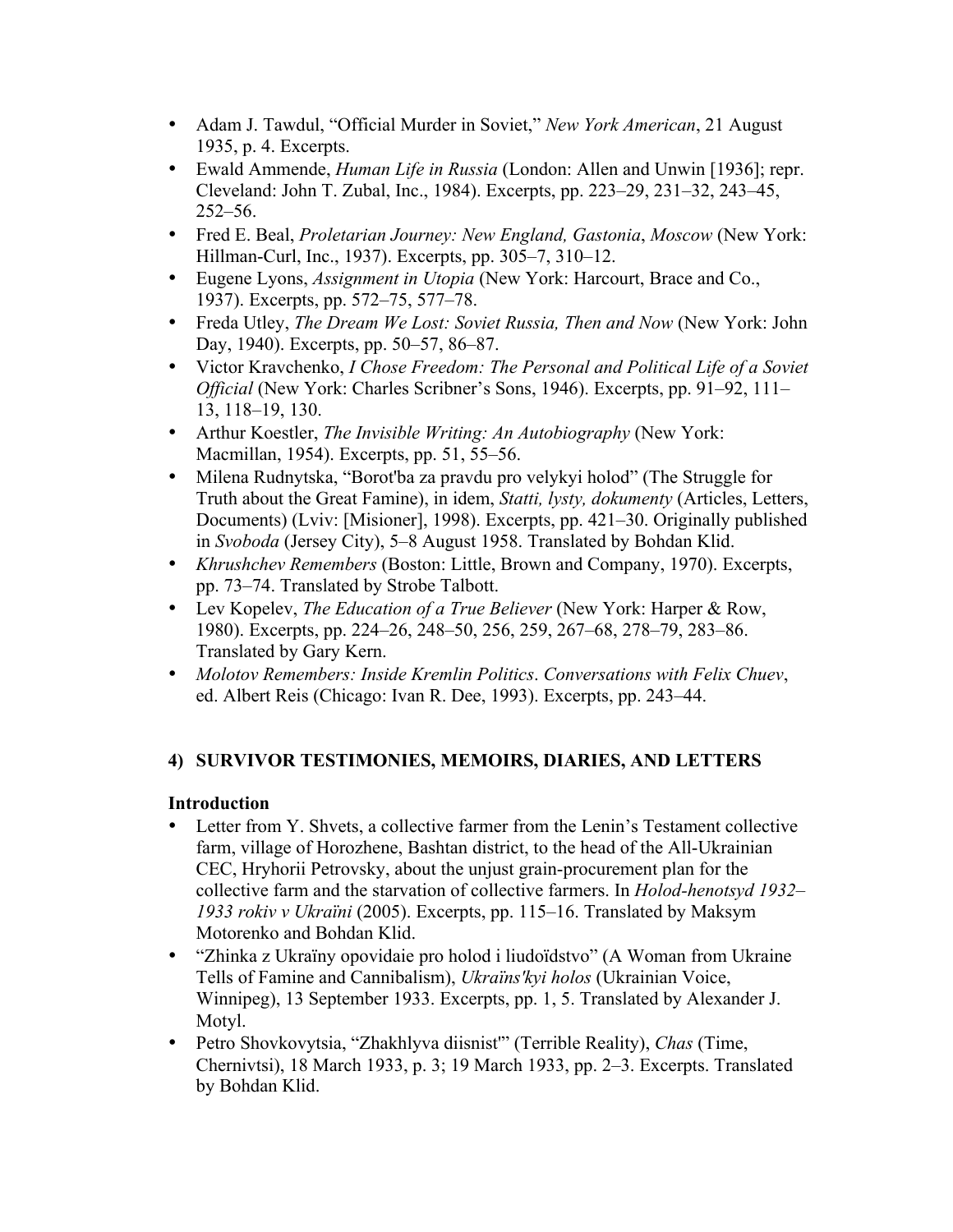- From the diary of the teacher Oleksandra Radchenko. In *Rozsekrechena pam'iat'* (2007). Excerpts, pp. 542–43, 545–48. Translated by Bohdan Klid.
- From the diary of Dmytro Zavoloka. In *Rozsekrechena pam'iat'* (2007). Excerpts, pp. 553–58, 560–61, 566–67. Translated by Bohdan Klid.
- Letter from Adam and Rosina Ketterling to Johann and Dorothea Ketterling. In *We'll Meet Again in Heaven* (2001). Excerpts, pp. 194–95.
- Unsigned letter. In *We'll Meet Again in Heaven* (2001). Excerpts, pp. 196–97.
- Letter from the collective farmer Mykola Reva to Joseph Stalin about the Famine of 1933 in Ukraine. In *Rozsekrechena pam'iat'* (2007). Excerpts, pp. 573–75, 576. Translated by Bohdan Klid.
- V. Maly, *Selo Druha Korul'ka* (The Village of Druha Korul'ka) (Munich: Suchasna Ukraїna, 1952). Excerpts, pp. 19, 21–22. Translated by Alexander J. Motyl.
- Mykola Prychodko, "The Year 1933 in Soviet Ukraine." In *The Black Deeds of the Kremlin* (1953–55). Excerpts, vol. 1, pp. 234–38.
- J. Chmyr, "Speak Russian or Starve." In *The Black Deeds of the Kremlin* (1953– 55). Excerpts, vol. 1, pp. 272–74.
- Fedir Pigido-Pravoberezhny, *The Stalin Famine: Ukraine in the Year 1933* (London: Ukrainian Youth Association in Great Britain, 1953). Excerpts, pp. 44– 45, 50–51.
- "Testimony of Yurij Lawrynenko, Through the Interpreter, Roman Olesnicki." In *Eighth Interim Report of Hearings before the Select Committee on Communist Aggression, House of Representatives, Eighty-Third Congress* (Washington, D.C.: United States Government Printing Office, 1954). Excerpts, pp. 114–15, 116, 117–18.
- Vira P-ko, "It Happened in 1933." In *The Black Deeds of the Kremlin* (1953–55). Excerpts, vol. 2, pp. 641–44.
- I. Hannych, "The Living Grave." In *The Black Deeds of the Kremlin* (1953–55). Excerpts, vol. 2, pp. 585–87.
- Miron Dolot, *Execution by Hunger: The Hidden Holocaust* (New York and London: W. W. Norton, 1985). Excerpts, pp. 203–8.
- Anastasiia Lysyvets, *Spomyny* (Memoirs) (Kyiv: K.I.S., 2008). Excerpts, pp. 28– 30. Translated by Alexander J. Motyl.
- Pavlo Makohon, *Witness: Memoirs of the Famine of 1933 in Ukraine* (Toronto: Anabasis Magazine, 1983). Excerpts, pp. 20–21. Translated by Alexander J. Motyl. Online at

http://www.faminegenocide.com/resources/witness/lifebegan.html#j.

- "Testimony of Mr. Ivan Kasiianenko of Los Angeles, California." In *Second Interim Report* (1988). Excerpts, pp. 10–12.
- "Testimony of Mr. Mykola Kostyrko of Sacramento, California." In *Second Interim Report* (1988). Excerpts, pp. 6–8.
- F. P. Burtiansky, "The Famine: A Pogrom of the Ukrainian Peasantry." In *The Great Famine in Ukraine, 1932–33* (1988), pp. 96–101. Excerpts. Online at Memoirs of the Famine,

http://faminegenocide.com/resources/memoirs/pogrom1.html.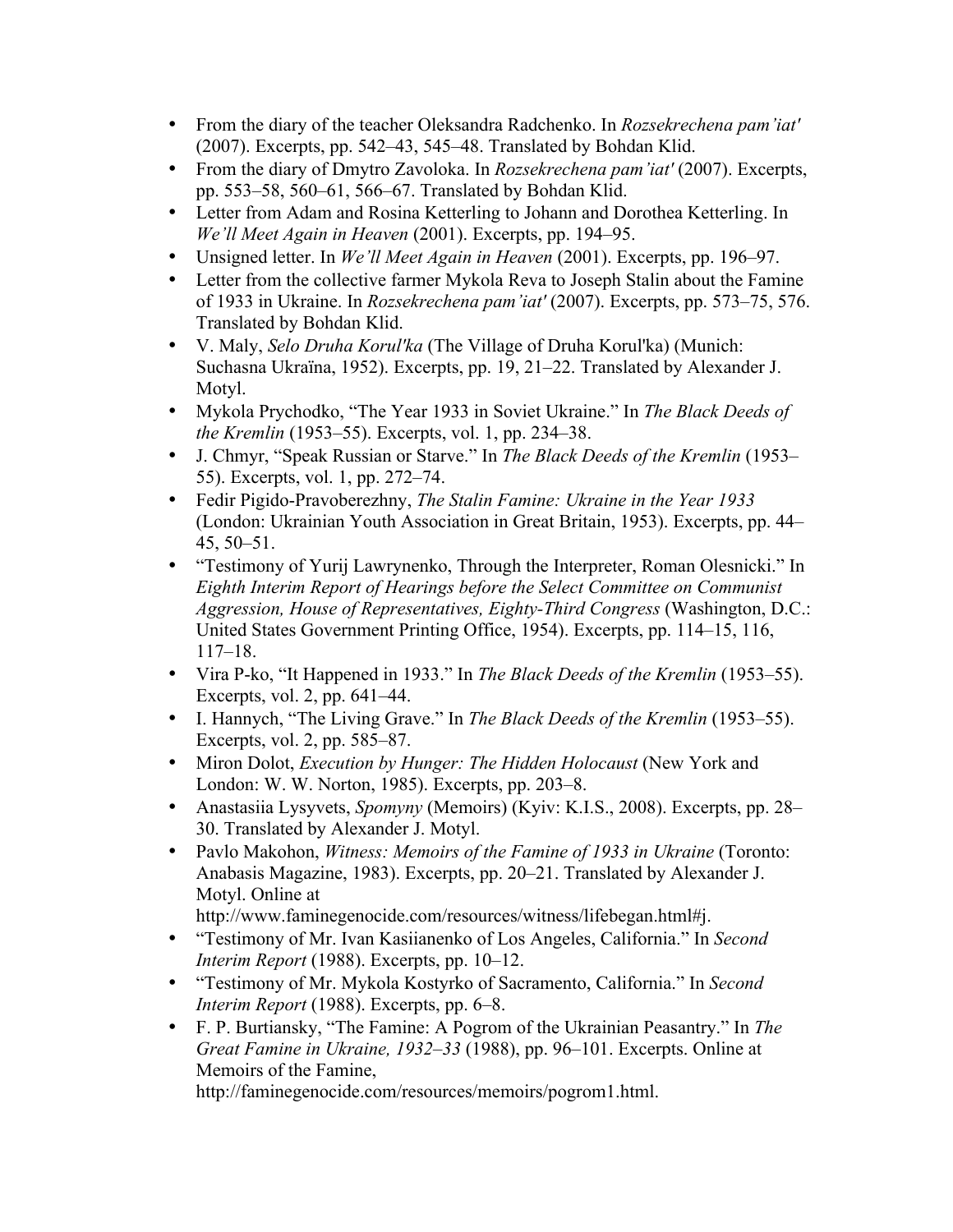- Vasyl Zaiika [Zaïka], "The Secrets of the Famine (Where the NKVD-OGPU Buried Thousands of Bodies)." In *The Great Famine in Ukraine, 1932–33* (1988), pp. 86–87. Excerpts. Online at Memoirs of the Famine, http://faminegenocide.com/resources/memoirs/secrets1.html.
- "Survivor Transcript: Victor Tkacz," in *The Famine in Ukraine, 1932–1933*. Online at

http://www.theage.com.au/multimedia/ukrainefamine/transcripts/transcript\_viktor .pdf.

- Vladimir Keis, "Moi zhiznennyi put' i zhiznennye perezhivaniia moei molodosti na rodnoi ukrainskoi zemle do 1929 goda i Vtoraia Mirovaia Voina" (My Life and Youthful Experiences in My Native Ukrainian Land up to 1929 and the Second World War). Unpublished memoir. Excerpts, pp. 6–8. Translated by Alexander J. Motyl.
- Tetiana Nykytiuk, "A Candle Lit in Memory and Hope," *The Day Weekly Digest*, no. 10, 2003. Edited excerpts. Online at http://www.day.kiev.ua/260363/. Original Ukrainian text: "Svichka pam'iati ta nadiï," *Den'* (Kyiv), 20 March 2003.
- Tamara Orlova, "My Beloved Unhappy Mother a Murderer?" *The Day Weekly Digest*, no. 10, 2010. Edited excerpts. Online at http://www.day.kiev.ua/292315#. Original Russian text: "Moia dorogaia neschastnaia mama… ubiitsa?" *Den'* (Kyiv), 12 February 2010.

## **5) DOCUMENTS**

## **Introduction**

## **Soviet Government, Communist Party, and Secret Police Documents**

- Letter from Stalin to Kaganovich on grain-procurement policy and famine in Georgia. In *The Stalin-Kaganovich Correspondence 1931–36* (2003). Excerpts, pp. 53–54.
- From a summary report by the UkrSSR GPU "On the Course of Grain Procurement in Ukraine," 28 December 1931. In *Tragediia sovetskoi derevni* (2001). Excerpts, pp. 218–19, 221–23. Translated by Bohdan Klid.
- Resolution of the Politburo of the CC CP(B)U "On Measures to Intensify Grain Procurement," 29 December 1931. In *Tragediia sovetskoi derevni* (2001). Excerpts, pp. 227–28. Translated by Bohdan Klid.
- Telegram from the secretary of the Zinovivsk [Kirovohrad] City Committee, AUCP(B) [*sic*], Mikheenko, to V. M. Molotov on the course of grain procurement, 1 January 1932. In *Tragediia sovetskoi derevni* (2001). Excerpts, pp. 239–41. Translated by Bohdan Klid.
- Political summary of unpublished letters from the "Reading Office" of the newspaper *Izvestiia TsIK SSSR i VTsIK* (News of the Central Executive Committee of the USSR and of the All-Russian Central Executive Committee) for February–March 1932. Not before 31 March 1932. In *Tragediia sovetskoi derevni* (2001). Excerpt, p. 312. Translated by Bohdan Klid.
- Internal memorandum from the Deputy People's Commissar of Agriculture of the USSR, A. V. Grinevich, to the People's Commissar of Agriculture of the USSR,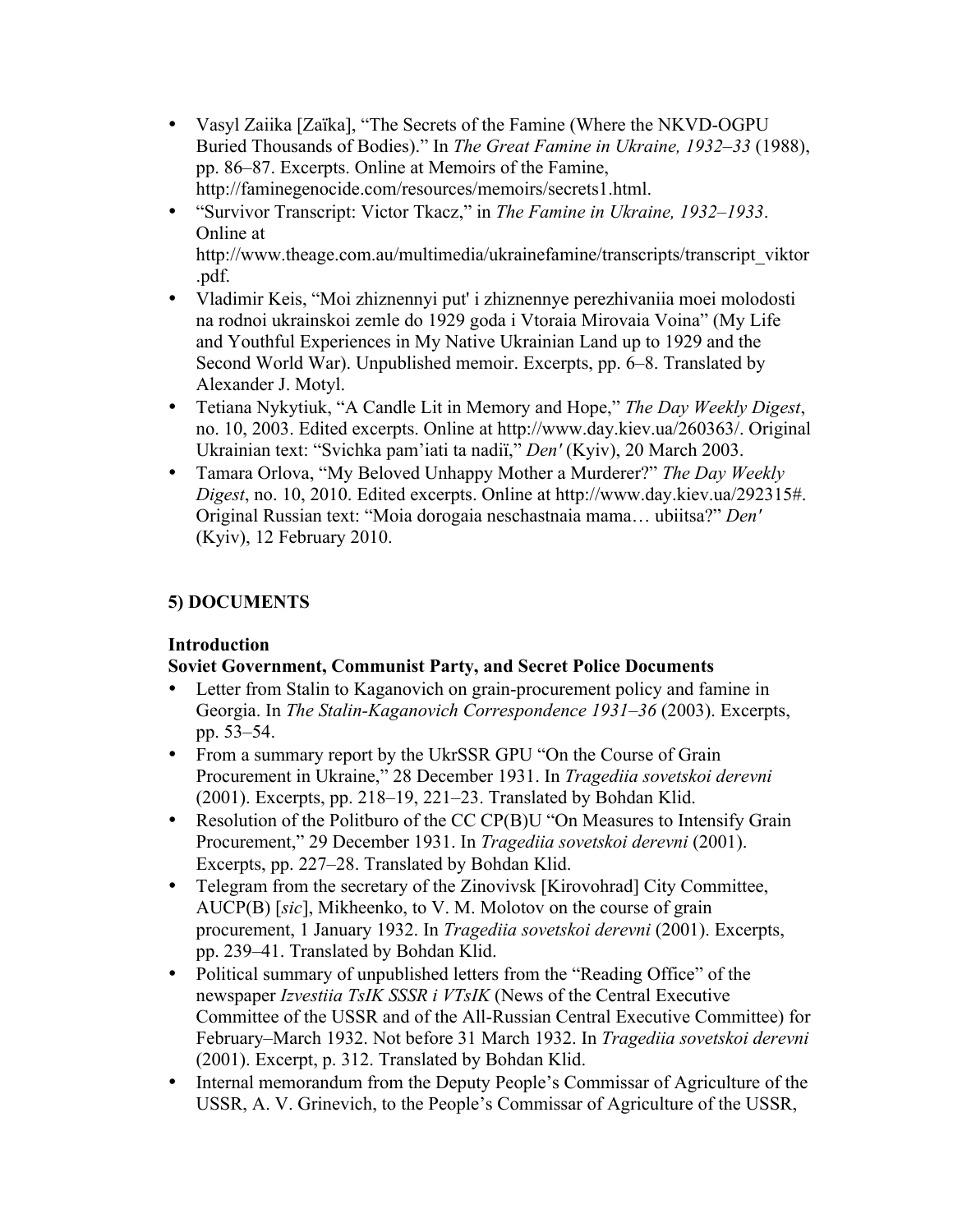A. Ya. Yakovlev, on the situation in Zinovivsk [Kirovohrad] raion, Ukrainian SSR, 3 May 1932. In *Tragediia sovetskoi derevni* (2001). Excerpts, pp. 363–65. Translated by Bohdan Klid.

- Letter from Hryhorii Petrovsky to Molotov and Stalin on the grave food situation and famine in the Ukrainian SSR, 10 June 1932. In *Holodomor of 1932–33 in Ukraine* (2008). Excerpts, pp. 33–36.
- Letter from Vlas Chubar to Molotov and Stalin on agricultural affairs in the Ukrainian SSR, 10 June 1932. In *Holodomor of 1932–33 in Ukraine* (2008). Excerpts, pp. 36–38.
- Resolution of a joint meeting of the Bureau of the Poltava City Committee of the CP(B)U and the City Party Control Commission at a closed session on the speech by CP(B)U member Poltavets containing a declaration on the famine and the oppression of peasants and workers in the Ukrainian SSR, 11 June 1932. In *Holod-henotsyd 1932–1933 rokiv v Ukraïni* (2005). Excerpts, pp. 94–95, 97. Translated by Maksym Motorenko and Bohdan Klid.
- Letter from Stalin to Kaganovich on appeals from Ukrainian SSR leaders to the CC AUCP(B), 15 June 1932. In *Holodomor of 1932–33 in Ukraine* (2008). Excerpt, p. 40.
- Resolution of the Politburo of the CP(B)U on sending a telegram to the CC AUCP(B) about the provision of food aid to Ukraine, 17 June 1932. In *Holod 1932–1933 rokiv na Ukraïni* (1990), p. 183. Translated by Maksym Motorenko and Bohdan Klid.
- Letter from Stalin to Kaganovich and Molotov on organizing the 1932 grainprocurement campaign, 18 June 1932. In *The Stalin-Kaganovich Correspondence 1931–36* (2003). Excerpts, pp. 138–39.
- Telegram from the AUCP(B) and the CPC USSR to the CC CP(B)U and the CPC UkrSSR on ensuring the fulfillment of grain requisitions by collective farms and individual peasant homesteads, 21 June 1932. In *Holod 1932–1933 rokiv na Ukraïni* (1990), pp. 186–87. Translated by Maksym Motorenko and Bohdan Klid.
- Resolution of the Politburo of the CC AUCP(B) on sending food aid to Ukraine, 23 June 1932. In *Holod 1932–1933 rokiv na Ukraïni* (1990), p. 190. Translated by Maksym Motorenko and Bohdan Klid.
- Letter from Stalin to Kaganovich and Molotov commenting on the leadership of the Ukrainian SSR, 2 [July 1932]. In *The Stalin-Kaganovich Correspondence 1931–36* (2003). Excerpts, p. 152.
- Letter from Kaganovich to Stalin on the participation of Kaganovich and Molotov in the All-Ukrainian Party Conference, 2 [July 1932]. In *The Stalin-Kaganovich Correspondence 1931–36* (2003). Excerpts, pp. 152–54.
- Telegram from Molotov and Kaganovich to Stalin on the need to remain silent about the true situation in the Ukrainian SSR, 6 July 1932. In *Holodomor 1932– 1933 rokiv v Ukraïni* (2007), p. 232. Translated by Maksym Motorenko and Bohdan Klid.
- Letter from Molotov and Kaganovich to Stalin on the Ukrainian Party Conference and grain-procurement plan, 6 July 1932. In *Holodomor of 1932–33 in Ukraine* (2008). Excerpts, pp. 42–43.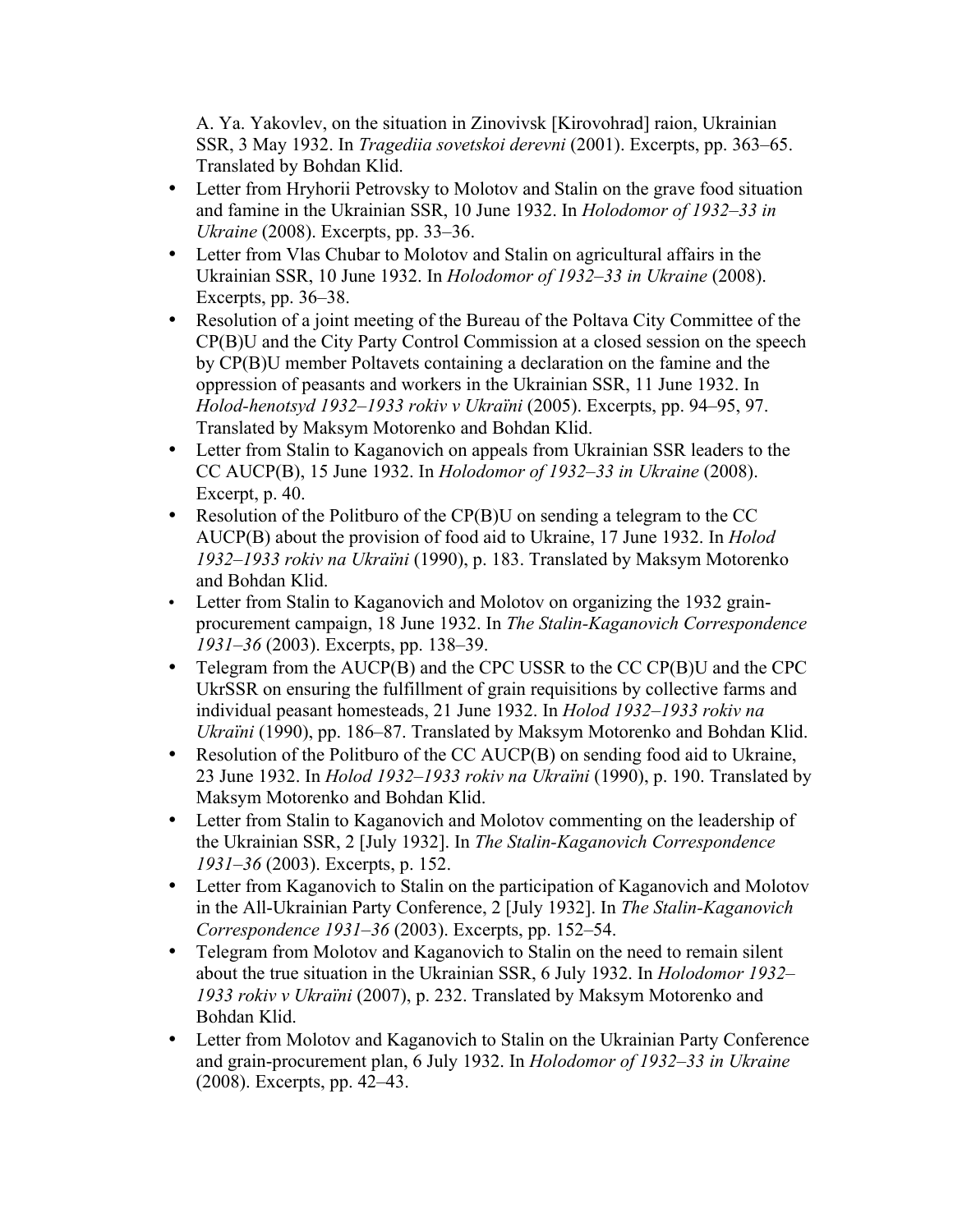- Mykola Skrypnyk, "III Vseukraïns'ka partiina konferentsiia. Obhovorennia dopovidi tov. Kosiora. Promova tov. M. O. Skrypnyka" (III All-Ukrainian Party Conference. Discussion of Comrade [Stanislav] Kosior's Speech. Comrade M. O. Skrypnyk's Speech), *Visti VUTsVK* (News of the All-Ukrainian Central Executive Committee), 11 July 1932. Excerpts, pp. 5–6. Translated by Bohdan Klid.
- Addendum to special report of the OGPU Secret Political Division on the anticollective farm movement and famine in Belarus, Kazakhstan, Ukraine, and individual regions of the USSR. Not before 20 July 1932. In *Tragediia sovetskoi derevni* (2001). Excerpts, pp. 420–21. Translated by Bohdan Klid.
- Resolution "On Safekeeping Property of State Enterprises, Collective Farms and Cooperatives and Strengthening Public (Socialist) Property," 7 August 1932. In *Holodomor of 1932–33 in Ukraine* (2008). Excerpts, pp. 46–47.
- Letter from Stalin to Kaganovich on changing the Ukrainian SSR leadership, 11 August 1932. In *Holodomor of 1932–33 in Ukraine* (2008). Excerpts, pp. 47–49.
- Letter from the leadership of the Secret Political Division of the GPU Ukrainian SSR to the head of the SPD OGPU, Georgii Molchanov, on an attempt by Ukrainian scholars to inform the historian Mykhailo Hrushevsky about the famine in the Ukrainian SSR, 10 September 1932. In *Rozsekrechena pam'iat'* (2007). Excerpts, pp. 291–92. Translated by Bohdan Klid.
- Resolution of the Politburo of the CC AUCP(B) on grain procurement in Ukraine and the North Caucasus, 22 October 1932. In *Holodomor of 1932–33 in Ukraine* (2008). Excerpts, p. 53.
- Resolution of the Politburo of the CC CP(B)U on measures to strengthen grain procurement, 18 November 1932. In *Holodomor of 1932–33 in Ukraine* (2008). Excerpts, p. 55–60.
- "Pro robotu z kolhospnym aktyvom. Postanova TsK KP(b)U vid 18 lystopada 1932" (On Work with Collective-Farm Activists. Resolution of the CC CP(B)U of 18 November 1932), *Komunist* (Kharkiv), 20 November 1932, p. 1. Translated by Bohdan Кlid.
- "Postanova TsK i TsKK KP(b)U vid 18 lystopada 1932" (Resolution of the CC and CCC CP(B)U of 18 November 1932), *Komunist* (Kharkiv), 21 November 1932, p. 1. Translated by Bohdan Klid.
- From a speech by Lazar Kaganovich at a joint meeting of the enlarged bureau of the North Caucasus Territorial Committee of the AUCP(B) and the bureau of the city committee and activists of Rostov-on-the-Don, 23 November 1932. In *Komandyry velykoho holodu* (2001). Excerpts, pp. 286–89, 291–92. Translated by Bohdan Klid.
- Operations bulletin of the GPU Ukrainian SSR on matters concerning the exposure of anti-collective farm groups and grain procurements, 6 December 1932. In *Rozsekrechena pam'iat'* (2007). Excerpts, pp. 430–31. Translated by Maksym Motorenko and Bohdan Klid.
- Resolution of the CC AUCP(B) and CPC USSR on grain procurements in Ukraine, the North Caucasus, and the Western Oblast, 14 December 1932. In *Holodomor of 1932–33 in Ukraine* (2008). Excerpts, pp. 65–68.
- Resolution of the CC AUCP(B) and CPC USSR on Ukrainization in the Far Eastern Region, Kazakhstan, Central Asia, the Central Black Earth Oblast, and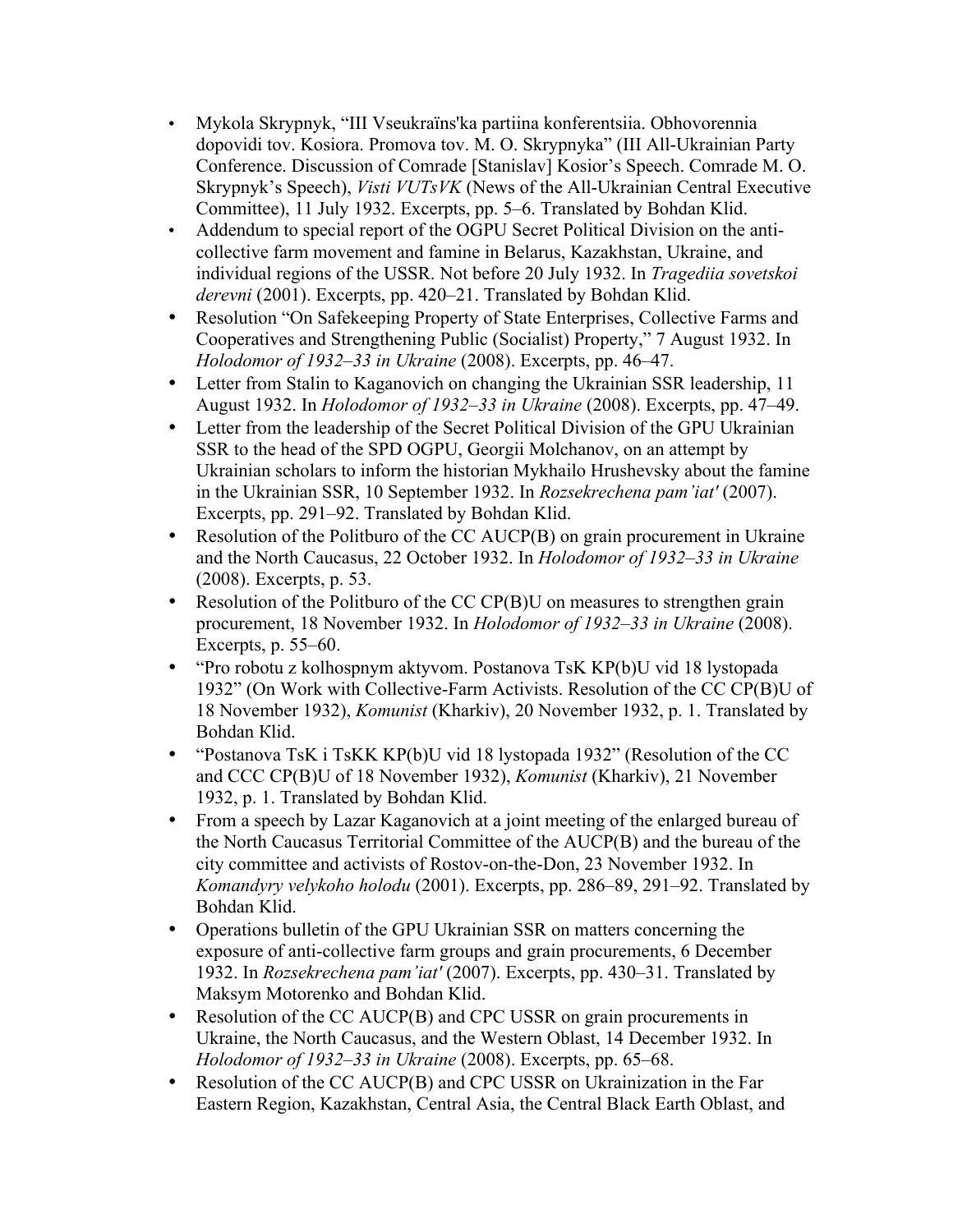other areas, 15 December 1932. In *Holodomor of 1932–33 in Ukraine* (2008), pp. 68–69.

- Resolution of the CC AUCP(B) and CPC USSR on grain procurement in Ukraine, 19 December 1932. In *Holod 1932–1933 rokiv na Ukraïni* (1990), p. 295. Translated by Maksym Motorenko and Bohdan Klid.
- Telegram from Kaganovich to Stalin on the need to cancel the CC CP(B)U resolution of 18 November 1932, 22 December 1932. In *Holodomor of 1932–33 in Ukraine* (2008). Excerpts, p. 70.
- Memorandum from Comrade [Vsevolod] Balytsky (Ukraine) to CC AUCP(B) Comrade Stalin, 23 December 1932. In *Narodna viina* (2011). Excerpts, pp. 230, 233. Translated by Bohdan Klid.
- Telegram of 28 December 1932 from Joseph Stalin to members of the CC and Presidium of the CCC AUCP(B), other Communist Party and OGPU bodies. In *Narodna viina* (2011). Excerpt, p. 234. Translated by Bohdan Klid.
- Letter from the CC CP(B)U on the mandatory delivery of all collective-farm grain reserves, including sowing seed, to fulfill the grain-procurement plan, 24 December 1932. In *Holodomor of 1932–33 in Ukraine* (2008). Excerpts, p. 71.
- Letter from the CC CP(B)U to oblast and raion Party committees on collecting all available reserves for grain procurement. 29 December 1932. In *Holodomor of 1932–33 in Ukraine* (2008). Excerpts, pp. 73–74.
- Resolution of the Politburo of the CC AUCP(B) on grain procurement in Ukraine, 1 January 1933. In *Holodomor of 1932–33 in Ukraine* (2008). Excerpts, p. 77.
- Joseph Stalin, "O rabote v derevne. Rech' tov. Stalina na Ob"edinennom plenume TsK i TsKK VKP(b), 11 ianvaria 1933 goda" (On Work in the Countryside: Speech Delivered on 11 January 1933 at a Joint Plenum of the CC and CCC of the AUCP[B])." *Pravda*, 17 January 1933, p. 1. Modified English translation from Stalin, *Works*, vol. 13, *1930–January 1934* (Moscow: Foreign Languages Publishing House, 1954). Excerpts, pp. 220–24, 226–37.
- Order from the CPC USSR and CC AUCP(B) on preventing the mass flight of starving villagers in search of food, 22 January 1933. In *Holodomor of 1932–33 in Ukraine* (2008). Excerpts, pp. 85–86.
- Resolution of the Politburo of the CC AUCP(B) on strengthening the CP(B)U Central Committee and oblast organizations, 24 January 1933. In *Holodomor of 1932–33 in Ukraine* (2008). Excerpts, pp. 88–89.
- From a draft report of the GPU Ukrainian SSR on the progress of repressive operations in the countryside from November 1932 to January 1933. Early February 1933. In *Rozsekrechena pam'iat'* (2007). Excerpts, pp. 502–3. Translated by Maksym Motorenko and Bohdan Klid.
- From operational order no. 2, GPU Ukrainian SSR, on the need to liquidate the insurgent underground before beginning sowing, 13 February 1933. In *Rozsekrechena pam'iat'* (2007). Excerpts, pp. 511–12. Translated by Maksym Motorenko and Bohdan Klid.
- Stanislav Kosior, "Ob oshibkakh i nedochetakh v organizatsii khlebozagotovok na Ukraine" (On Errors and Shortcomings in Organizing Grain Procurements in Ukraine), *Pravda*, 15 February 1933. Excerpts, p. 3. Translated by Bohdan Klid.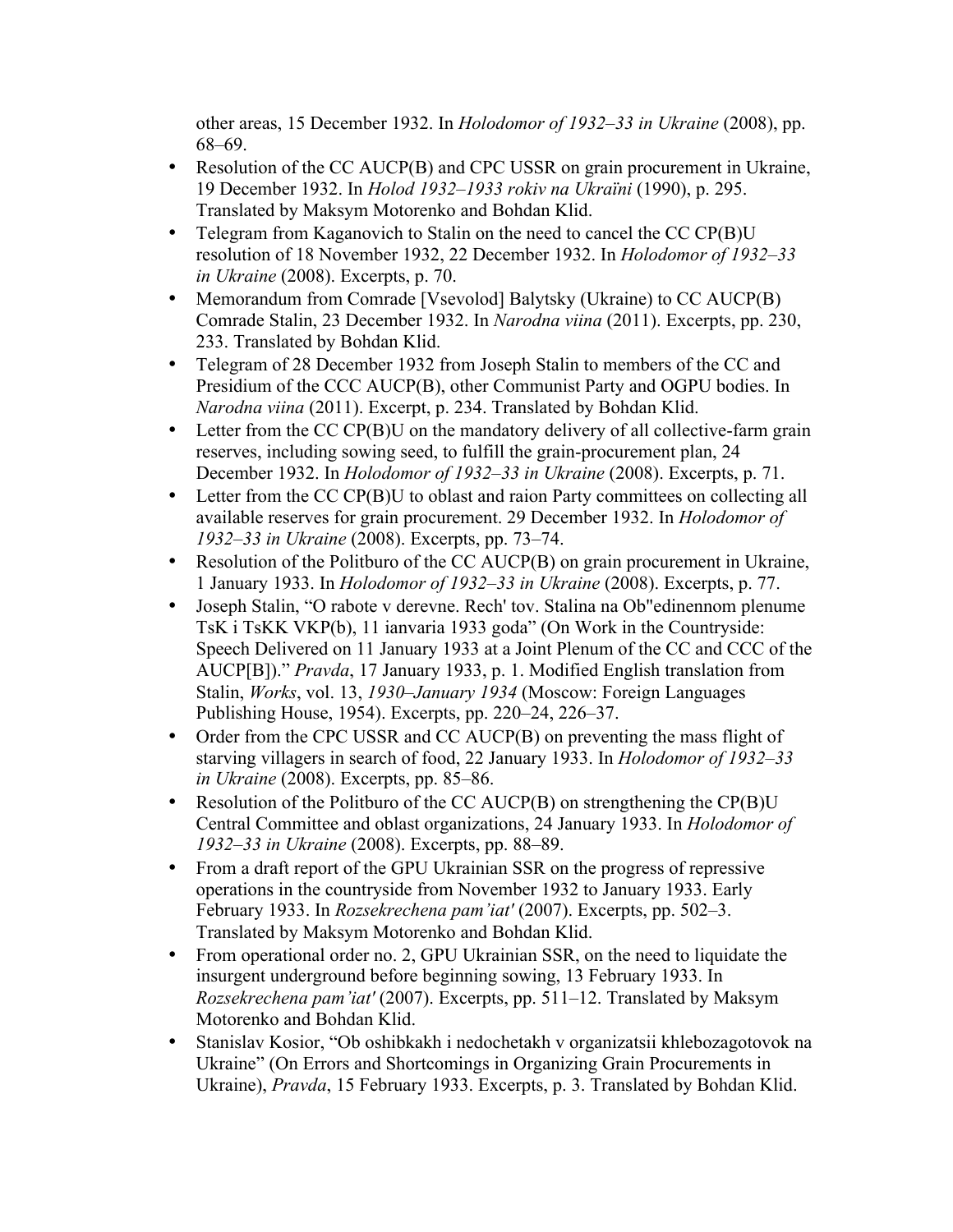- "Vyshe znamia proletarskogo internatsionalizma!" (Raise Higher the Banner of Proletarian Internationalism!). Lead editorial in *Pravda*, 10 March 1933, p. 1. Excerpts. Translated by Bohdan Klid.
- Report from the GPU Ukrainian SSR on problems with food supplies and raions of Ukraine affected by famine, 12 March 1933. In *Holodomor of 1932–33 in Ukraine* (2008). Excerpts, pp. 100–102.
- From a memorandum of the CC CP(B)U to the CC AUCP(B) on progress in preparing spring sowing, some reasons for the difficult food situation in a number of oblasts and raions of the republic, and measures to aid the starving, 15 March 1933. In *Holod 1932–1933 rokiv na Ukraïni* (1990). Excerpts, pp. 441–44. Translated by Maksym Motorenko and Bohdan Klid.
- Report of the All-Union Resettlement Committee on resettling collective farmers to Ukraine (with table), 29 December 1933. In *Holodomor of 1932–33 in Ukraine* (2008). Excerpts, pp. 121–22.
- S. V. Kosior, "Results and Immediate Tasks of the National Policy in the Ukraine: Report by Comrade S. V. Kosior to the Joint Plenum of the Central Committee of the Communist Party of the Ukraine, November, 1933." In *Soviet Ukraine Today* (1934). Excerpts, pp. 34, 72–74.
- "The Results and Immediate Tasks of the National Policy in the Ukraine. Resolution Adopted by the Joint Plenum of the Central Committee and Central Control Commission of the Communist Party of the Ukraine on the Report of Comrade S. V. Kosior (November 22, 1933)." In *Soviet Ukraine Today* (1934). Excerpts, pp. 102, 105, 107–11.
- J. V. Stalin, "Report to the Seventeenth Party Congress on the Work of the Central Committee of the C.P.S.U.(B.)," 26 January 1934. In Stalin, *Works*, vol. 13 (Moscow: Foreign Languages Publishing House, 1955). Excerpts, pp. 368–70.
- Pavel Postyshev, Speech delivered at the Seventeenth Congress of the AUCP(B), 27 January 1934. In *XVII s"ezd Vsesoiuznoi Kommunisticheskoi Partii (b)* (1934). Excerpts, pp. 65–67, 69, 71. Translated by Bohdan Klid.
- Stanislav Kosior, Speech delivered at the Seventeenth Congress of the All-Union Communist Party (Bolshevik), 30 January 1934. In *XVII S"ezd Vsesoiuznoi Kommunisticheskoi Partii (b)* (1934). Excerpts, pp. 197–99. Translated by Maksym Motorenko and Bohdan Klid.
- **British Foreign Office Documents**
- "Mr. Cairns' Investigations in Soviet Union." Andrew Cairns to E. M. H. Lloyd, 3 August 1932. In *The Foreign Office and the Famine* (1988). Excerpts, pp*.* 104–9, 111.
- "Situation in Soviet Union." Sir Edmund Ovey (Moscow) to the Foreign Office, 5 March 1933. In *The Foreign Office and the Famine* (1988). Excerpt, p. 215.
- "Conditions in Northern Caucasus in Spring of 1933." Report by Otto Schiller, German Agricultural Attaché in Moscow, 23 May 1933. Forwarded to Anthony Eden by the Duchess of Atholl, July 1933. In *The Foreign Office and the Famine* (1988). Excerpts, pp. 258–59, 262–63.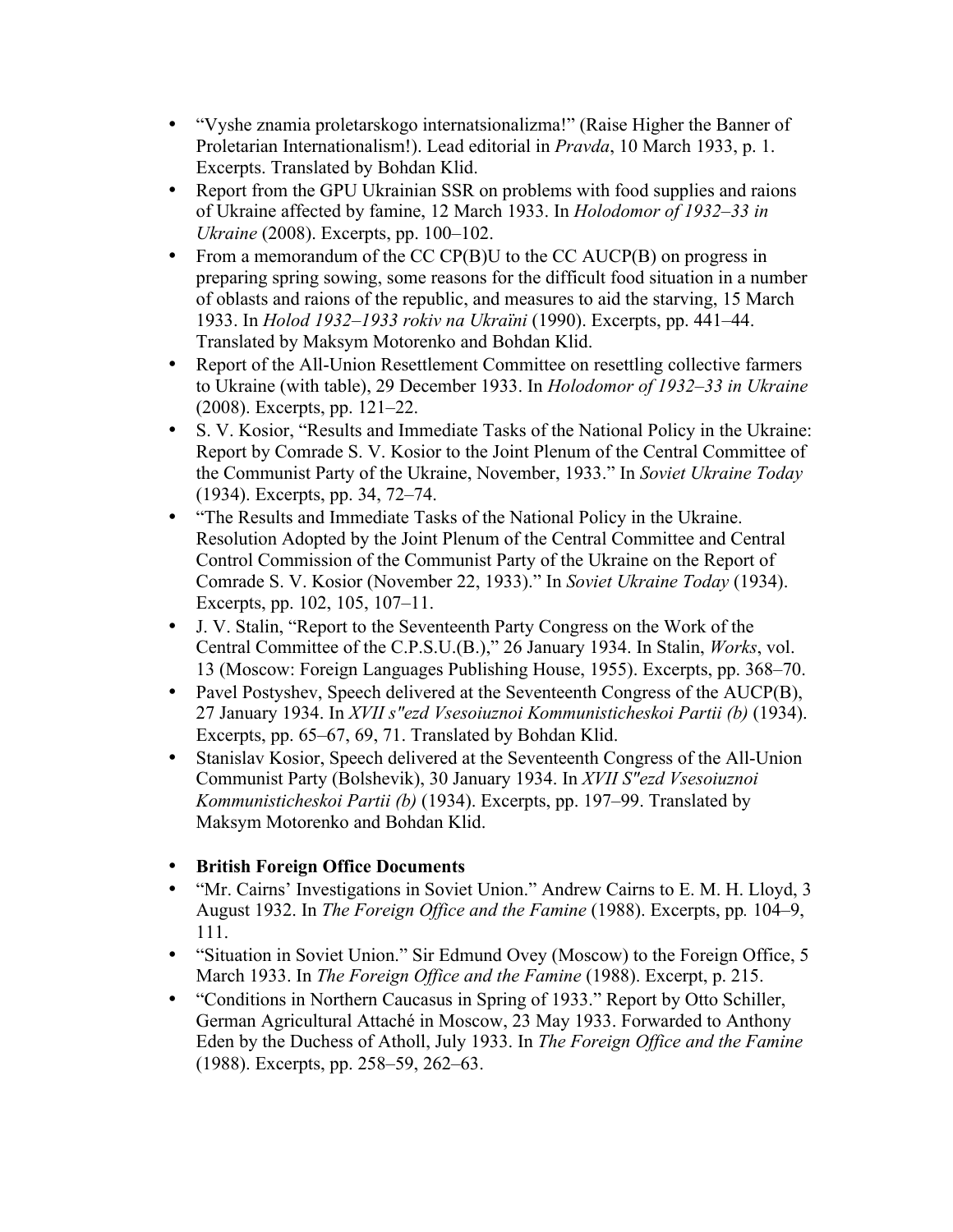- "Conditions in Union of Soviet Socialist Republics." William Strang (Moscow) to Sir John Simon, 17 July 1933. In *The Foreign Office and the Famine* (1988). Excerpts, pp. 255–56.
- "Tour by Mr. W. Duranty in North Caucasus and the Ukraine." William Strang (Moscow) to Sir John Simon, 26 September 1933. In *The Foreign Office and the Famine* (1988). Excerpts, pp. 309–13.

## • **German Foreign Office Documents**

- German Consulate, Kyiv, 15 January 1934, "Politischer Jahresbericht 1933" (Political Report for 1933). In *Holodomor v Ukraïni 1932–1933 rokiv* (2008). Excerpts, pp. 172–82, 187–88. Translated by Alexander J. Motyl.
- German Consulate, Kyiv, May 1936, "Bericht auf Grund von persönlichen Eindrücken bei einer mehrwöchigen Reise durch die Ukraine: Ukrainische Ukraine?" (A Report Based on Personal Impressions from a Multi-week Trip through Ukraine: Ukrainian Ukraine?" In *Holodomor v Ukraïni 1932–1933 rokiv*  (2008). Excerpts, pp. 326–28. Translated by Alexander J. Motyl.

# • **Italian Foreign Office Documents**

- Report by the Novorossisk royal vice consul L. Sircana, 8 April 1933, "Re: Developments in the agricultural season." In *Investigation of the Ukrainian Famine, 1932–1933* (1988). Excerpts, p. 417. Original text in *Lettere da Kharkov*, ed. Andrea Graziosi (Turin, 1991), pp. 157–64.
- Report by the Kharkiv consulate royal consul, Sergio Gradenigo, 31 May 1933, "Re: The Famine and the Ukrainian Question." In *Investigation of the Ukrainian Famine, 1932–1933* (1988), Excerpts, pp. 424–25, 427. Original text in *Lettere da Kharkov*, ed. Andrea Graziosi (Turin, 1991), pp. 168–74.
- Report by the Kharkiv consulate royal consul, Sergio Gradenigo, 10 July 1933, "Re: The Famine and the Sanitation Question." In *Investigation of the Ukrainian Famine, 1932–1933* (1988). Excerpts, pp. 439–40. Original text in *Lettere da Kharkov*, ed. Andrea Graziosi (Turin, 1991), pp. 189–91.
- Report by the Kharkiv consulate royal consul, Sergio Gradenigo, 19 July 1933, "Re: After the Suicide of Mykola Skrypnyk." In *Investigation of the Ukrainian Famine, 1932–1933* (1988),. Excerpts, pp. 446–47.
- Letter from the royal consul general in Odesa to the Italian ambassador in Moscow, 19 February 1934. In *Investigation of the Ukrainian Famine, 1932– 1933* (1988)*.* Excerpts, p. 475.
- **Polish Foreign Office and Intelligence Service Documents**
- Report on the nationality question in the U[kr.]SSR prepared by the head of the consulate general in Kharkiv for a consular meeting in Moscow, 8 May 1933. In *Hołodomor 1932–1933* (2008). Excerpts, pp. 251, 264, 276. Translated by Bohdan Klid.
- Description of a car trip to Moscow by the head of the Polish consulate general in Kharkiv, 31 May 1933. In *Hołodomor 1932–1933* (2008). Excerpts, pp. 294–95. Translated by Bohdan Klid.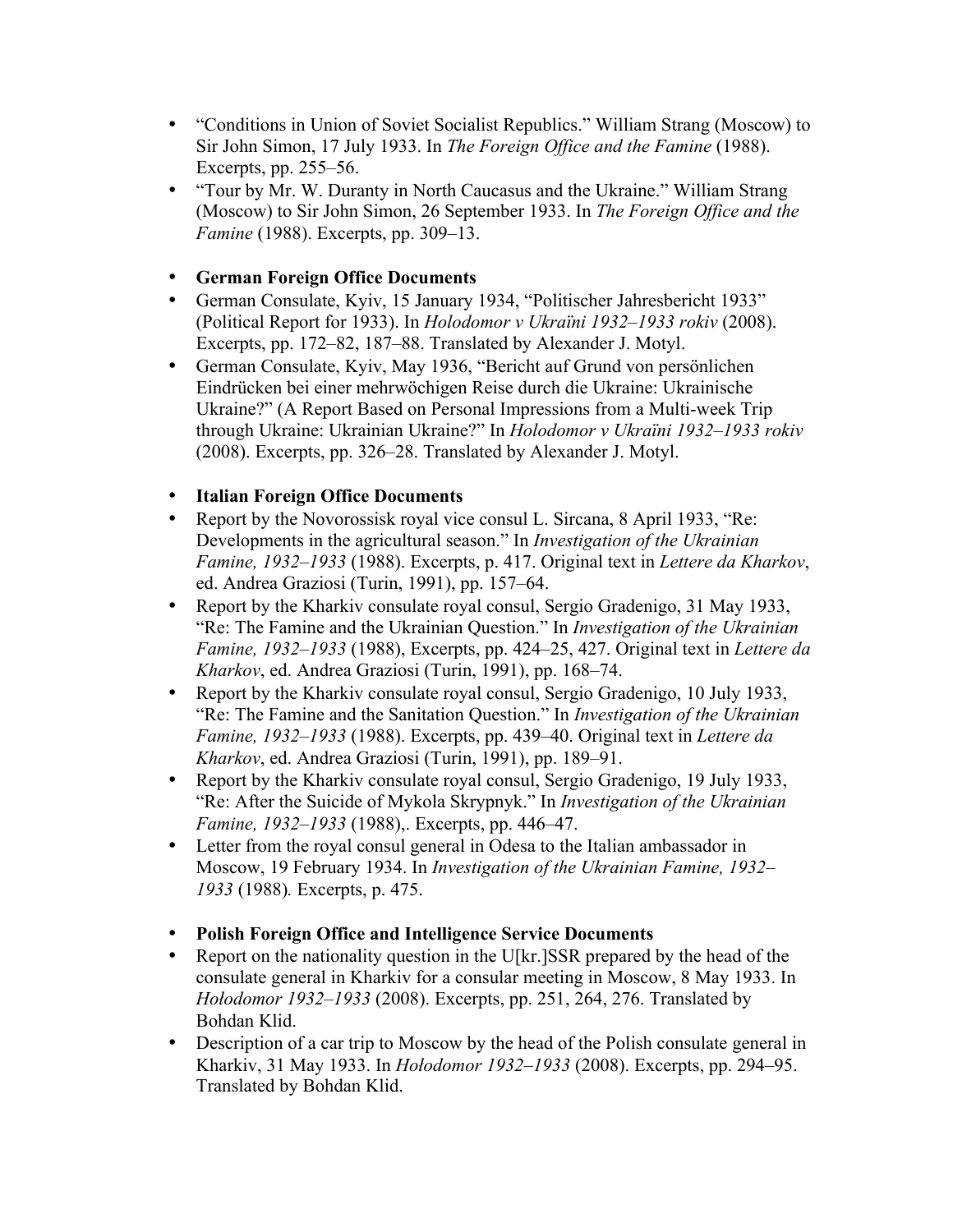- Letter from a correspondent of PAT (Polish Telegraph Agency) to the editor in chief of *Gazeta Polska* concerning unofficial conversations with Karl Radek and the prohibition on admitting foreign correspondents to Ukraine, 1 June 1933. In *Hołodomor 1932–1933* (2008). Excerpts, pp. 296–98. Translated by Bohdan Klid.
- Article in the bulletin *Polska a Zagranica* (Poland and the Outside World), 10 October 1933, about the pacification of Ukraine by the Soviet authorities. In *Hołodomor 1932–1933* (2008). Excerpts, pp. 396–98. Translated by Bohdan Klid.
- Report of the vice consul in Kyiv on Bolshevik policy toward the Polish minority in Ukraine, 13 October 1933. In *Hołodomor 1932–1933* (2008)*.* Excerpts, pp. 404–5, 407, 409–12. Translated by Bohdan Klid.
- A conversation between the Polish ambassador in Ankara and Kliment Voroshilov: his surprise that "Poland is so lenient with the Ukrainians…in Soviet Russia Ukrainians are kept on a tight leash," 6 November 1933. In *Hołodomor 1932–1933* (2008). Excerpts, pp. 680–81. Translated by Bohdan Klid.
- Excerpt of a report from Napoleon Nalewajko to Jerzy Niebrzycki about the situation prevailing in Ukraine, 18 November 1933. In *Pomór w "Raju Bolszewickim"* (2009). Excerpts, pp. 131, 134. Translated by Bohdan Klid.
- Note of the head of the Polish consulate general in Kharkiv on the reasons for the reversal of Bolshevik policy in Ukraine, 6 January 1934. In *Hołodomor 1932– 1933* (2008). Excerpts, pp. 495–97. Translated by Bohdan Klid.
- Letter from the student Buczak, 12 January 1934, delivered to the Polish consulate in Kyiv. In *Pomór w "Raju Bolszewickim*" (2009). Excerpts, pp. 141– 42. Translated by Bohdan Klid.
- **Reaction to the Famine by NGOs and Ukrainians outside the Soviet Union**
- [Appeal by] the Ukrainian Catholic Episcopate of the Galician Church Province concerning events in Greater Ukraine, to all people of good will. *Dilo* (Lviv), 27 July 1933 and *Pravda* (Lviv), 30 July 1933. Reprinted in *Natsiia v borot'bi za svoie isnuvannia* (1985), p. 84. Translation in *Svoboda* (Jersey City, N.J.), 20 September 1933, p. 1. Modified by Bohdan Klid.
- "Byimo u velykyi dzvin na Trivohu!" (Let Us Strike the Great Bell to Raise the Alarm!"), *Dilo* (Lviv), 14 August 1933, p. 1. Reprinted in *Natsiia v borot'bi za svoie isnuvannia* (1985), pp. 80–83. Excerpts. Translated by Bohdan Klid.
- "To the Christian World! Appeal of the Cardinal and Archbishop of Vienna on Behalf of the Hungry in Soviet Russia." Published in the Austrian press on 19 August 1933. Reprinted in *Holodomor Studies* 1, no. 1 (2009). Full text, pp. 102– 3. Translated by Alexander J. Motyl.
- Letter from the Liaison Committee of Women's International Organisations to the President of the Council of the League of Nations, 26 September 1933. In *The Foreign Office and the Famine* (1988). Excerpts, pp. 326–27.
- Letter from the Ukrainian National Council in Canada to Prime Minister of Canada R. B. Bennett, 2 October 1933. In *Natsiia v borot'bi za svoie isnuvannia*  (1985), p. 118. Excerpts*.*
- "Memorandum of Ukrainian Organizations to the President of the United States Concerning the Recognition of the Union of Socialist Soviet Republics," *Svoboda* (Jersey City, N. J.), 30 October 1933, no. 252, p. 1.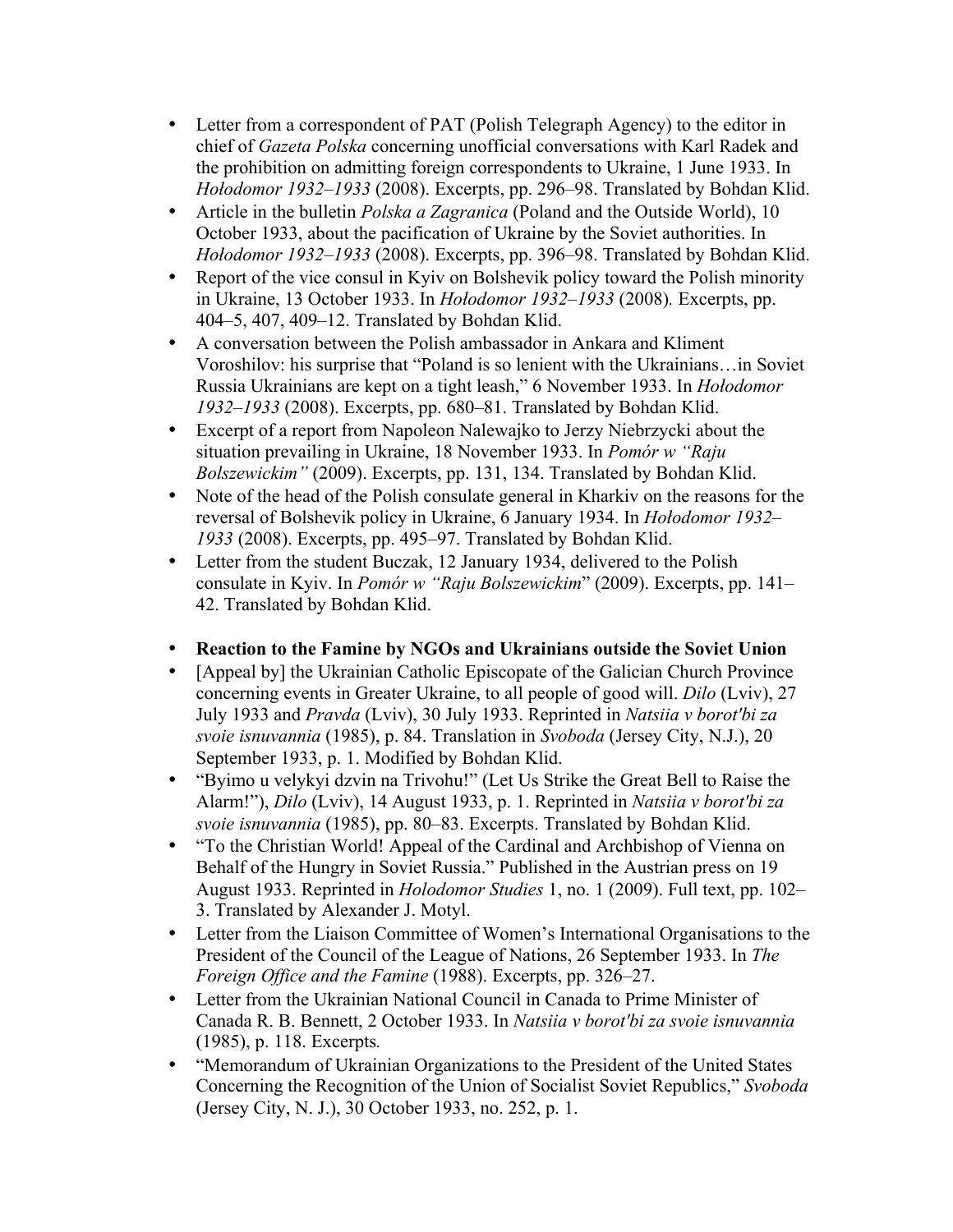- 73<sup>rd</sup> Congress,  $2<sup>nd</sup>$  Session. H. Res. 399. In the House of Representatives, May 28, 1934. Resolution. Reprinted in *Famine in Ukraine* (1934). Full text, pp. 3–4.
- **Soviet Denials and Related Documents (1930s to 1980s)**
- Letter from Maksim Litvinov, People's Commissar of Foreign Affairs, to Herman Koplemann, U.S. Congressman, 3 January 1934. In *Famine in Ukraine* (1934), p. 6.
- Letter from B. Skvirsky, Counsellor of the Embassy of the USSR, to Herman Koplemann, U.S. Congressman, 3 February [1934]. In *Famine in Ukraine* (1934), pp. 6–8.
- News release, Press Office of the USSR Embassy in Canada, no. 60, 28 April 1983. Copy in the possession of the editors supplied by Marco Carynnyk.

# **6) LITERATURE: PROSE, PLAYS, POETRY**

# **Introduction**

## **PROSE**

- George Orwell, *Animal Farm* (New York: Harcourt, Brace & World, Inc., 1946). Excerpts, pp. 82–86.
- Vasyl Barka, *Rai* (Paradise) (Jersey City, N.J.: Svoboda, 1953). Excerpts, pp. 60– 64. Translated by Alexander J. Motyl.
- Vasily Grossman, *Forever Flowing* (New York: Harper & Row, 1972). Excerpts, pp. 156–57, 159–60, 162–66. Translated by Thomas P. Whitney.
- Olena Zvychaina, "Socialist Potatoes." In *A Hunger Most Cruel*, ed. Sonia Morris (Toronto: Language Lantern Publications, 2002). Excerpts, pp. 254–56. Translated by Roma Franko.
- Yevhen Pashkovsky, "Five Loaves and Two Fishes." In *From Three Worlds: New Writing from Ukraine*, ed. Ed Hogan (Boston: Zephyr, 1996). Excerpts, pp. 90– 91, 93. Translated by Volodymyr Hruszkewycz. English style-editing by Ed Hogan.
- Ulas Samchuk, *Mariia. Khronika odnoho zhyttia* (Maria. The Chronicle of One Life) (Buenos Aires: Mykola Denysiuk, 1952). Excerpts, pp. 264–66. Translated by Alexander J. Motyl.
- Vasyl Chaplenko, "Zoik" (The Cry). In *Zoik ta inshi opovidannia* (The Cry and Other Stories) (The Bronx, N.Y., and Buenos Aires: Peremoha, 1957). Excerpts, pp. 34–35. Translated by Alexander J. Motyl.
- Mykola Ponedilok, "Chorna khustka" (The Black Kerchief). In *Hovoryt' lyshe pole* (None but the Land May Speak) (Toronto: Homin Ukraїny, 1962). Excerpts, pp. 131–38. Translated by Alexander J. Motyl.
- Marsha Forchuk Skrypuch, "The Rings." In *Kobzar's Children: A Century of Untold Ukrainian Stories*, ed. Marsha Forchuk Skrypuch (Toronto: Fitzhenry and Whiteside, 2006). Excerpt, pp. 48–51.
- Yevhen Hutsalo, "Holodomor: Murder by Starvation." In *A Hunger Most Cruel*, ed. Sonia Morris (Toronto: Language Lantern Publications, 2002). Excerpts, pp. 141–47. Translated by Roma Franko.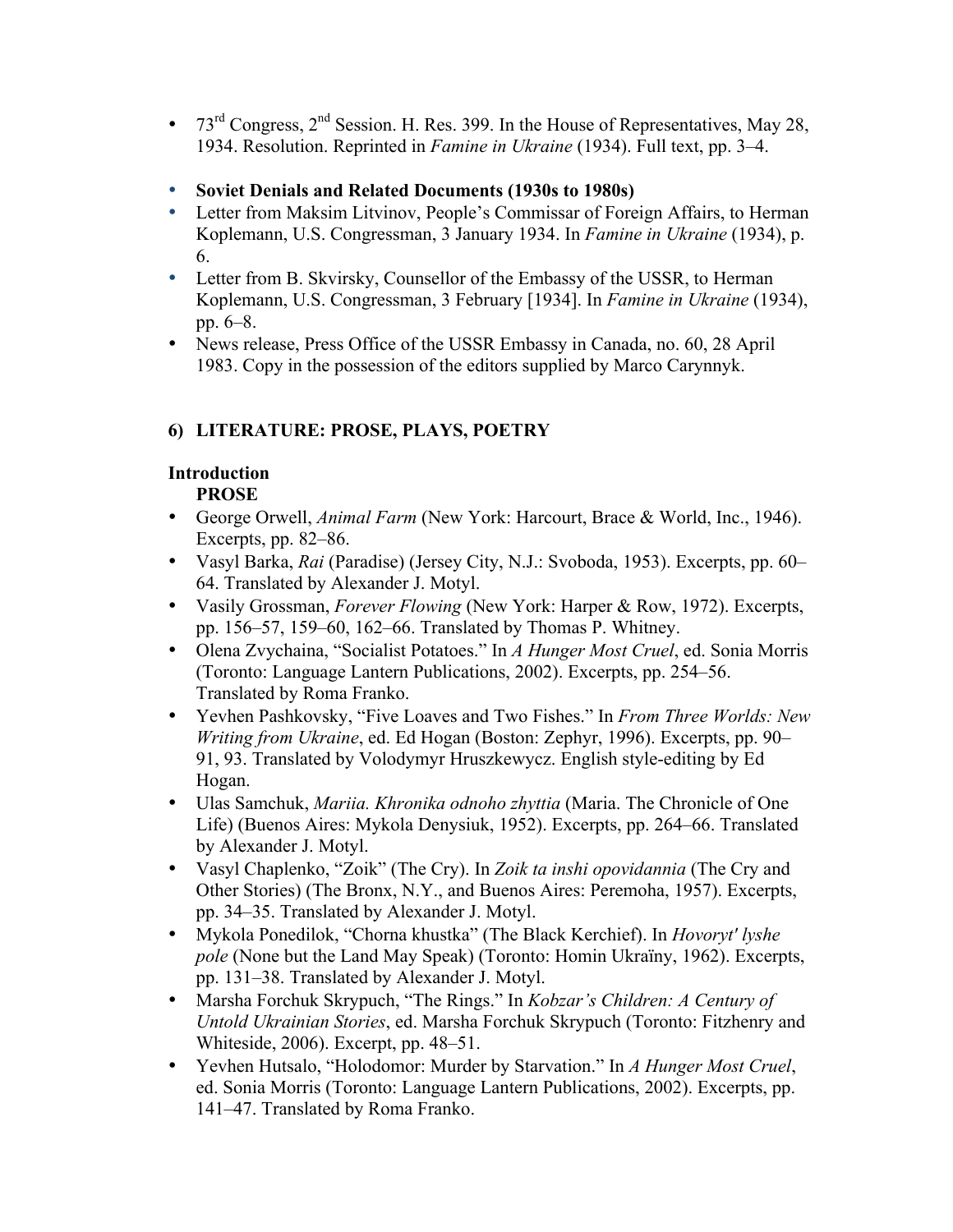- Olena Zvychaina, "'Lucky' Hanna." In *A Hunger Most Cruel*, ed. Sonia Morris (Toronto: Language Lantern Publications, 2002). Excerpts, pp. 262–69. Translated by Roma Franko.
- Vasyl Barka, *Zhovtyi kniaz'* (The Yellow Prince), 2 vols. (New York and Kharkiv: Ukrainian Academy of Arts and Sciences in the U.S., 2008). Excerpts, vol. 2, pp. 295, 299–303. Translated by Alexander J. Motyl.

# **PLAYS**

- Mykola Kowshun, *The Black Vulture: A Drama in 3 Acts*. In *Epiloh pryide* (Epilogue To Come) (Canada [place not specified], 1975). Excerpts, pp. 144–52. Trans. I. Lewis.
- Serhii Kokot-Lediansky, *Tysiacha dev'iatsot trydtsiat' tretii rik: drama na 5 kartyn* (Nineteen Hundred Thirty-Three: A Drama in 5 Acts). In *Holodomor: Dvi p'iesy* (Holodomor: Two Plays), ed. Larysa Zaleska Onyshkevych (Kyiv: Smoloskyp, 2008). Excerpts, pp. 50–57. Translated by Alexander J. Motyl.
- Bohdan Boychuk, *Holod 1933* (Hunger 1933). In "Anthology of Modern Ukrainian Drama," ed. Larysa Zaleska Onyshkevych (Edmonton: Canadian Institute of Ukrainian Studies Press, forthcoming). Excerpts. Translated by Vera Rich.
- Natalia Vorozhbyt, *Zernokhranilishche* (The Granary): *A Two-Act Play* (2009). Excerpt. Translated by Halyna Klid.

# **POETRY**

- Wira Wowk, *Ikonostas Ukraïny* (Iconostasis of Ukraine) (Rio de Janeiro and New York: Companhia Brasileira de artes gráficas, 1988). Excerpts, pp. 38–40. Translated by Alexander J. Motyl.
- Mykola Rudenko, "Khrest" (The Cross, written 1976). In Wasyl Hryshko, *The Ukrainian Holocaust of 1933* (Toronto: Bahriany Foundation, 1983). Excerpts, pp. 135–36. Translated by Marco Carynnyk.
- Vasyl Holoborodko, "Shukachi mohyl" (Grave Seekers, published 1990). In *Icarus with Butterfly Wings and Other Poems* (Toronto: Exile Editions, 1991), p. 39. Translated by Myrosia Stefaniuk.
- Vasyl Symonenko, "Chuiu" (I Hear, written 1961). Previously unpublished translation by Michael M. Naydan.
- Maksym Rylsky, "Zhaha" (Thirst, published 1943). In *Autumn Stars: The Selected Lyric Poetry* (Lviv: Litopys, 2008). Excerpts, pp. 253–55. Translated by Michael M. Naydan.
- Yurii Klen, *Prokliati roky* (The Accursed Years) (Lviv: Vistnyk, 1937). Excerpts, p. 26. Translated by Alexander J. Motyl.
- Valerii Prokoshin, "Liudoedy" (Cannibals). From a verse cycle titled "Russkoe kladbishche" (Russian Cemetery), part 3. Online at http://ww.solovki.ca/camp\_20/cannibals.php. Translated by Halyna Klid and Jars Balan.
- Lesia Roi, "Lullaby 33." Song from the CD *Ishov ia nebom* (I Walked the Heavens, 2010). Music by Dmytro Dobryi-Vechir. Performed by Vii. Translated by Halyna Klid and Jars Balan.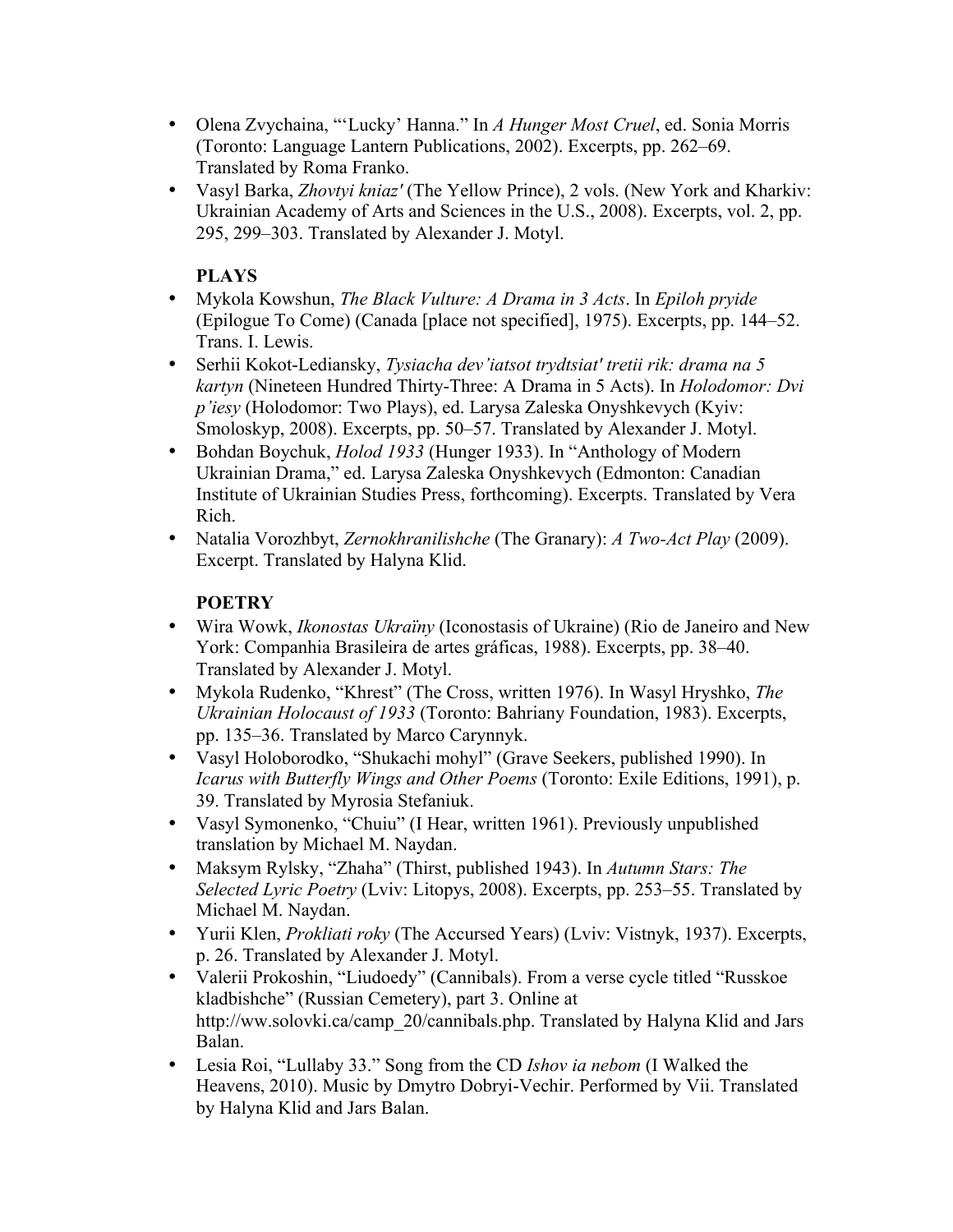- Folk Verses. V. Pakharenko, "Slovo, shcho zdolalo smert'" (The Word That Overcame Death), *Literaturna Ukraïna* (Kyiv), 7 May 1992. Translated by Alexander J. Motyl.
- *Dozhylasia Ukraïna…: Narodna tvorchist' chasiv holodomoru i kolektyvizatsiï na Ukraïni* (Ukraine Has Come Down to This…: Folklore in the Times of Famine and Collectivization in Ukraine), ed. I. Buhaievych (Kyiv: Ukraïns'kyi pys'mennyk, 1993), pp. 7, 11–12, 15. Translated by Alexander J. Motyl.
- Yu. Semenko, *Narodne slovo: Zbirnyk suchasnoho ukraïns'koho fol'kloru* (The Word of the People: An Anthology of Contemporary Ukrainian Folklore) (Lviv: Vechirnia hodyna, 1992), pp. 37–39, 41–43. Translated by Alexander J. Motyl.
- H. Hryn, "Chorno-chervona kosa 33-ho" (The Black-and-Red Scythe of '33), *Holos Ukraïny* (Voice of Ukraine, Kyiv), 5 July 2003. Translated by Alexander J. Motyl.
- "Narodni prymovky pro 'Shchaslyve kolhospne zhyttia'" (Folk Rhymes about "Happy Collective-Farm Life"), *Holos Ukraïny* (Voice of Ukraine, Kyiv), 10 September 1993. Translated by Alexander J. Motyl.

## **7) Bibliographic Note and Guide to Further Research**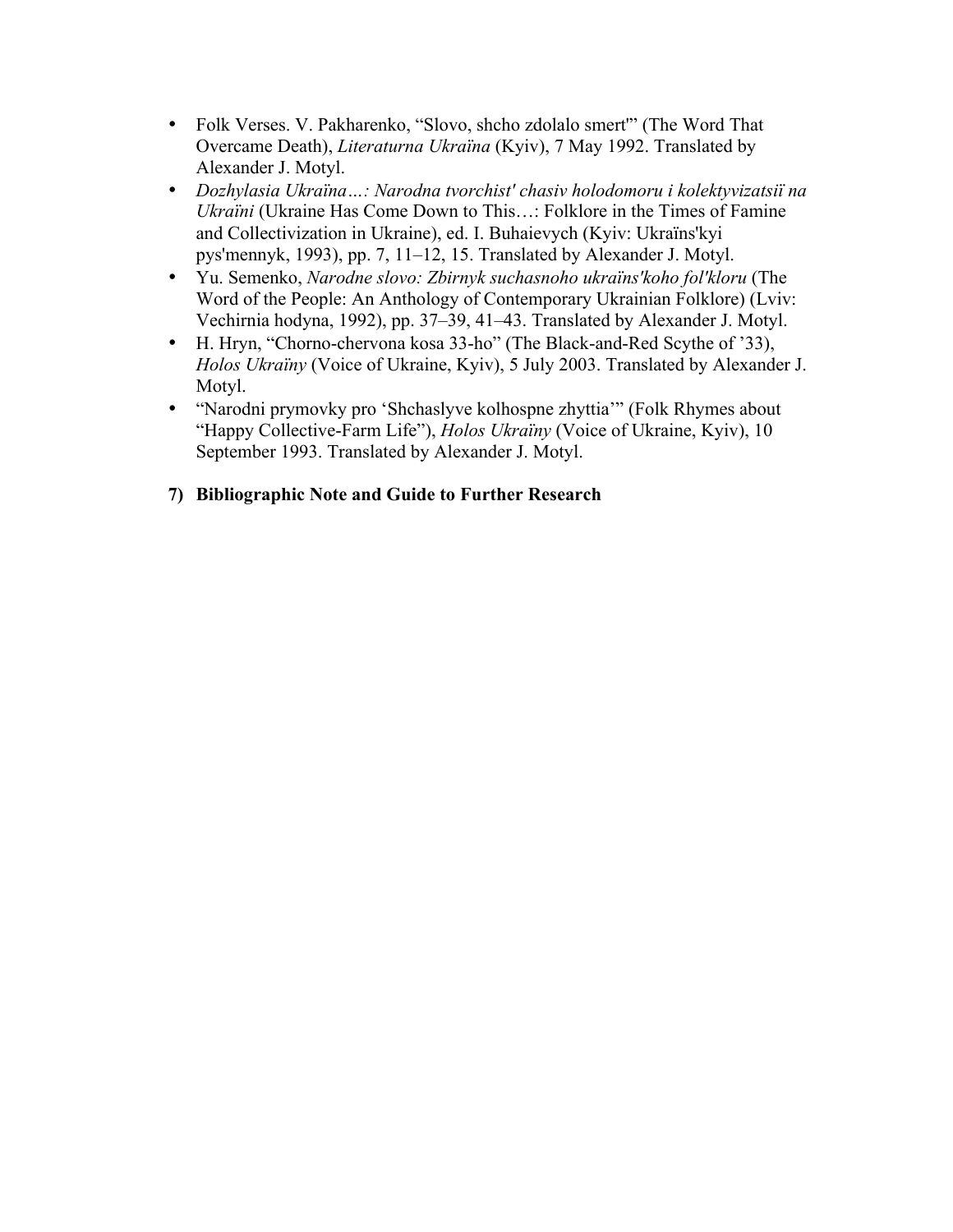#### Note on Transliteration

In this *Reader*, a modified version of the Library of Congress Romanization system has generally been used to transliterate Ukrainian and Russian personal and geographic names. Details of the system are posted on the Library of Congress website (http://www.loc.gov/catdir/cpso/roman.html). Names beginning with iotated vowels (Я, Є, Ї, Ю) are transliterated with an initial Y (Ya, Ye, Yi, Yu), and adjectival endings of masculine surnames (-ський, -ский) are simplified as -sky. The soft sign (ь, transliterated ') is indicated only in transliterated titles of publications. In texts translated for this *Reader* and selections published in recent decades, the spelling of personal and geographic names has been standardized according to Ukrainian usage (e.g., Dnipro, not Dnieper; Kosior, not Kossior; Kyiv, not Kiev).

A different approach has been taken with regard to English-language texts published at the time of the Holodomor and in decades immediately following it. These selections are grouped in the "Eyewitness Accounts and Memoirs" and "Survivor Testimonies, Memoirs, Diaries, and Letters" sections. Since there was no standard transliteration practice at the time, and Ukraine was conventionally treated as a region ("the Ukraine"), the imposition of modern standard forms would tend to undermine the authenticity of such writings. Consequently, personal names in these two sections are reproduced as originally published, with modern forms provided in brackets as necessary (e.g., Hatayevich [Khataevich]) on first mention in the selection. Personal names whose spelling does not differ greatly from the modern standard (e.g., Budyenny [Budenny], Marusya [Marusia], Petlyura [Petliura]) have been left as published. Older English forms of Ukrainian place-names, based mainly on Russian and French practice, have also been reproduced as published. In order to avoid the ubiquitous provision of bracketed modern forms, the principal place-names and variant spellings encountered in this *Reader* are given below for the reader's convenience.

| Ukrainian place-name  | Variants                         |
|-----------------------|----------------------------------|
| Berdychiv             | Berdicheff, Berdichev            |
| Bila Tserkva          | Byelaya Tserkov                  |
| Chernihiv             | Chernigov                        |
| Dnipropetrovsk        | Dniepropetrovsk, Dnipropetrowske |
| Donets (Basin, River) | Donetz                           |
| Kharkiv               | Kharkiw, Kharkoff, Kharkov       |
| Kyiv                  | Kieff, Kiev                      |
| Mykolaiv              | Nikolayev                        |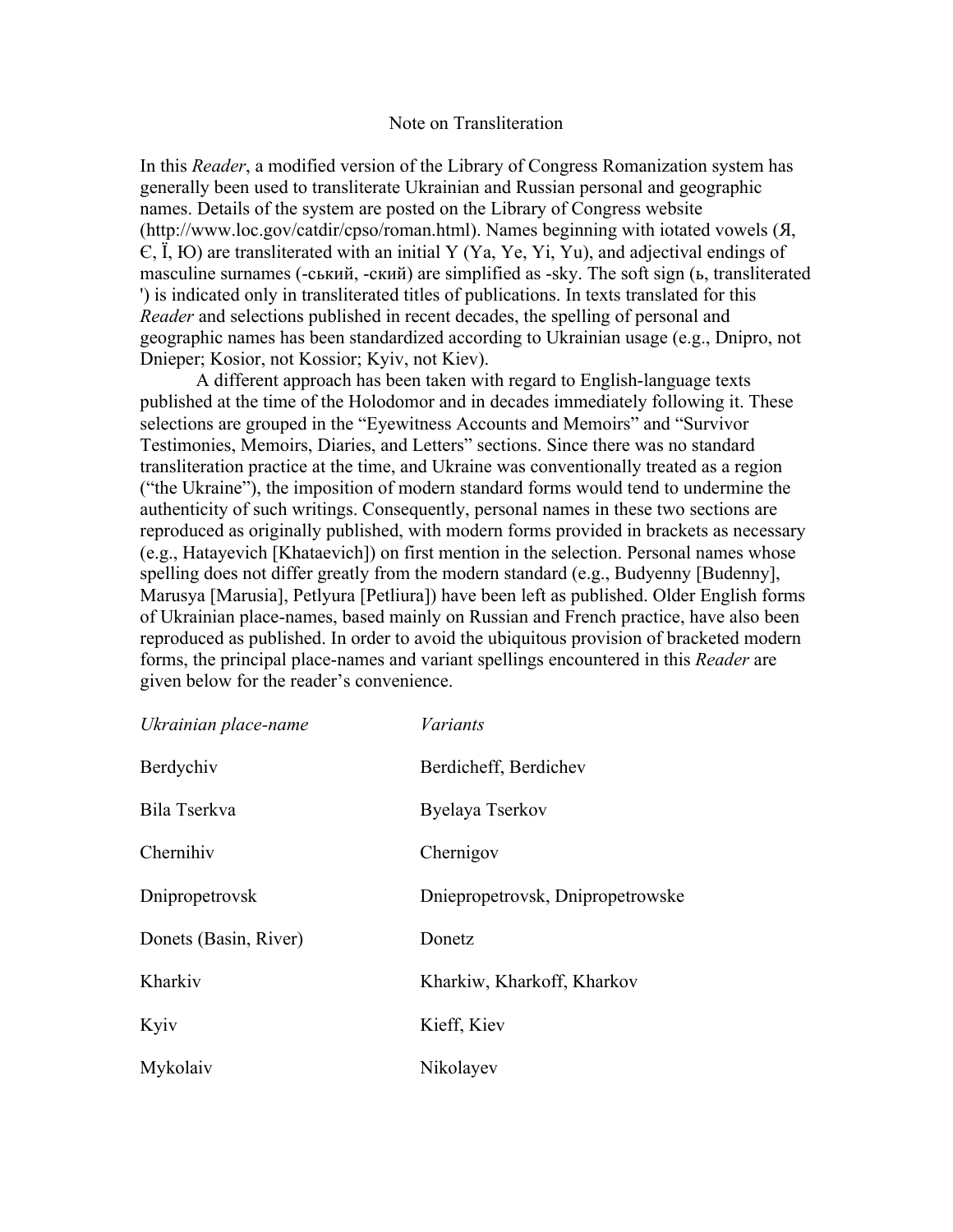| Myrhorod   | Mirgorod  |
|------------|-----------|
| Odesa      | Odessa    |
| Zaporizhia | Zaporozhe |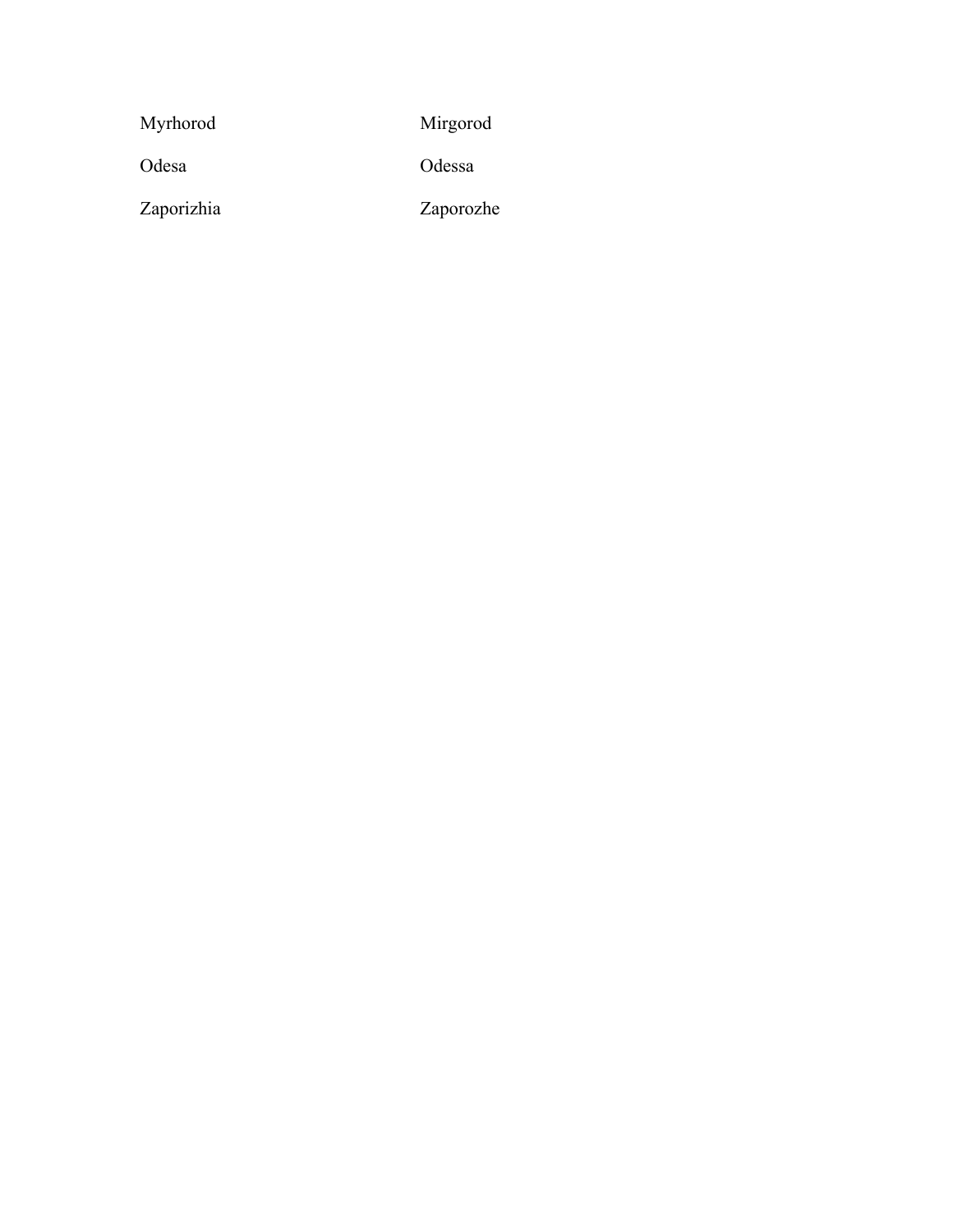#### **Acronyms, Abbreviations, and Terms**

(Russian words and terms not used as English words in the text are italicized)

All-Union CP(B), AUCP(B) – All-Union Communist Party (Bolshevik)

CC – Central Committee

CCC – Central Control Commission

CEC – Central Executive Committee

Cheka – *Chrezvychainaia komissiia* (Extraordinary Commission): Soviet secret police

CP(B)U – Communist Party (Bolshevik) of Ukraine

CPC – Council of People's Commissars

CPSU – Communist Party of the Soviet Union

CPU – Communist Party of Ukraine

- GPU *Gosudarstvennoe politicheskoe upravlenie* (State Political Administration): Soviet secret police
- GULAG *Glavnoe upravlenie lagerei* (Chief Administration of Labor Camps)
- KGB *Komitet gosudarstvennoi bezopasnosti* (Committee for State Security): Soviet secret police
- *kolkhoz kollektivnoe khoziaistvo* (collective farm)
- Komsomol *Kommunisticheskii soiuz molodezhi* (Communist Youth League)

*korenizatsiia* – indigenization

*krai* – region

*kraikom* – regional committee

kulak – literally, "fist": highly elastic Soviet propaganda term for well-to-do peasant *kurkul'* (Ukrainian) – kulak

- Makhnovite derogatory Soviet term for followers of Nestor Makhno, a Ukrainian peasant anarchist leader who fought both Bolshevik and White forces during the Civil War (1918–20)
- NKVD *Narodnyi komissariat vnutrennikh del* (People's Commissariat of Internal Affairs): Soviet secret police
- *obkom oblastnoi komitet* (oblast committee)

oblast – province

OGPU – *Ob"edinennoe gosudarstvennoe politicheskoe upravlenie* (All-Union State Political Administration): Soviet secret police

*okrug* – district, region

*petliurovets* – Petliurite: literally, a follower of Symon Petliura, president of the Directory of the Ukrainian People's Republic, 1918–20. Derogatory Soviet term for